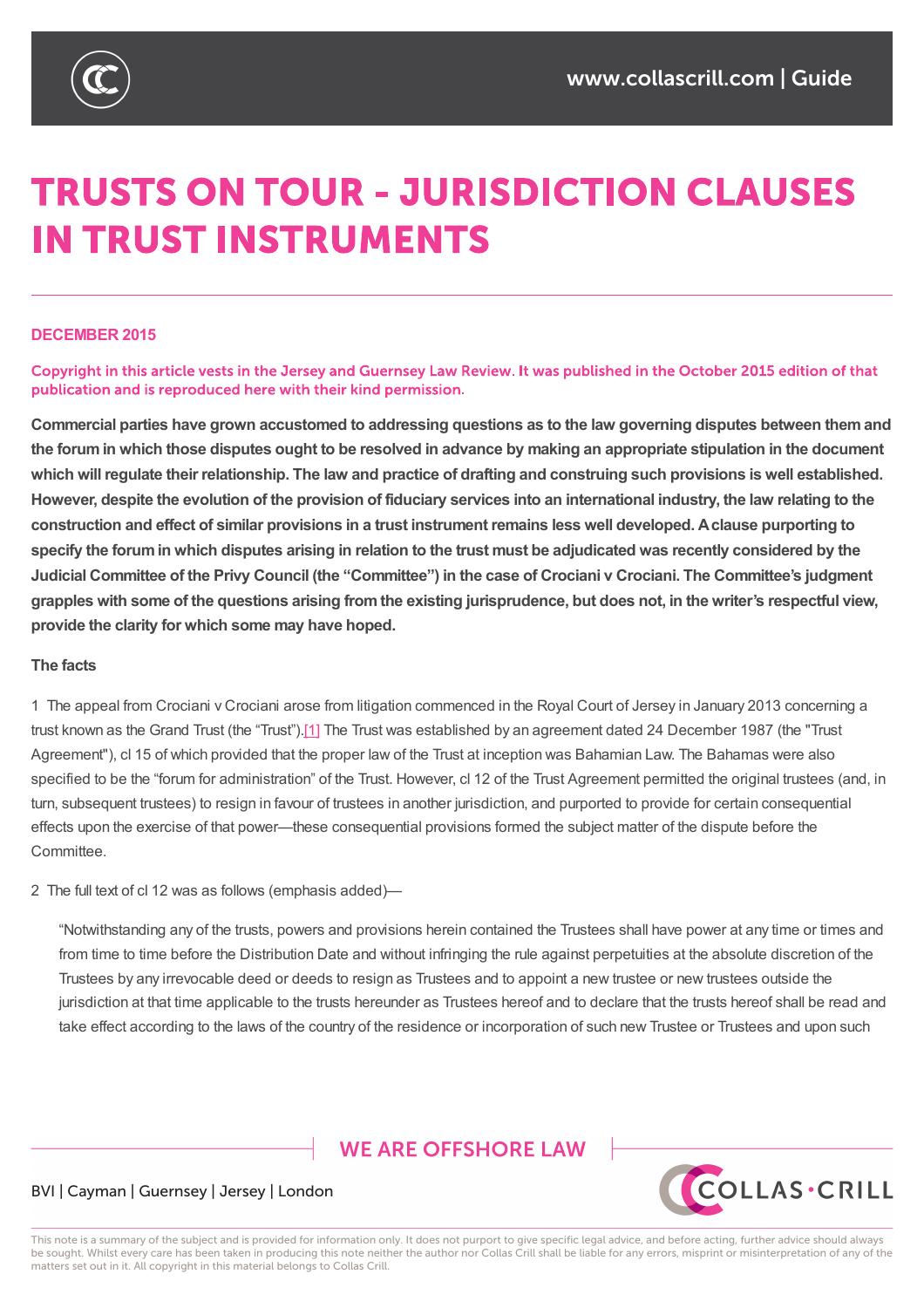

appointment being made the then Trustee or Trustees shall immediately stand possessed of the Trust Fund upon trust for the new Trustee or Trustees as soon as possible so that the Trust Fund shall continue to be held upon the trusts hereof but subject to and governed by the law of the country of residence or incorporation of such new Trustee or Trustees **and thereafter the rights of all** persons and the construction and effect of each and every provision hereof shall be subject to the exclusive jurisdiction of and construed only according to the law of the said country which shall become the forum for the **administration of the trusts hereunder** (but so that nonetheless the then Trustee or Trustees or the new Trustee or Trustees may by deed declare that the trusts hereof shall continue to be read and take effect according to the laws of the said Commonwealth of the Bahamas as provided by clause FIFTEENTH hereof) and clause FIFTEENTH hereof shall take effect and be subject to the provisions hereinbefore declared by this clause."

3 There were several changes of trustee following the initial settlement of the Trust. From October 2007, the institutional trustee of the Trust was BNP Paribas Jersey Trust Corporation Ltd, the third defendant in the action, "BNP Jersey" and, pursuant to cl 12, the proper law of the Trust was that of Jersey. At this point, there remained two personal trustees, the first and second defendants in the action.[2] The beneficiaries of the Trust were the two daughters of the settlor (who was also the first defendant) and their issue. A Bahamian foundation was also entitled to be considered for distributions from income.

4 In February 2012, a Deed of Retirement and Appointment of New Trustees (the "2012 Retirement") was executed, purporting to replace the incumbent trustees with a Mauritian institutional trustee (the fourth defendant in the action, "Appleby Mauritius") such that Mauritian law became the proper law of the Trust from that point onwards.

5 The plaintiffs in the action were the settlor's younger daughter and her own two minor daughters, who sought to impugn both the 2012 Retirement itself and certain transactions taking place prior to the 2012 Retirement (*i.e.* whilst the proper law of the Trust was Jersey law). One further transaction, taking place after the 2012 Retirement and when the proper law of the Trust was Mauritian law, was also challenged.

6 In March 2013, the first to fourth defendants all sought to obtain a stay of the Jersey proceedings on the grounds of *forum non conveniens*, having commenced proceedings *ex parte* in Mauritius seeking various declarations, including as to the effectiveness of the 2012 Retirement. The *forum non conveniens* application was unsuccessful before the Royal Court, which also ordered the first to fourth defendants to procure that the Mauritian proceedings were stayed until the *forum non conveniens* issue had been resolved in Jersey. Both of those decisions of the Royal Court were appealed to the Court of Appeal, which upheld the Royal Court on both points. Permission was, however, granted for an appeal to the Privy Council on the general question of the effect of the words of cl 12 highlighted in the text above in light of the 2012 Retirement. The appellants argued that those words created an exclusive jurisdiction clause in favour of the courts of the Trust's "new" jurisdiction, namely Mauritius. The respondents argued that it had no such effect and that the proceedings should continue in Jersey.

7 In essence, it was clear that the Trust was designed from the outset to be internationally mobile. The plaintiffs did not challenge the provisions endowing the Trust with a "floating" proper law and appeared to accept that those provisions allowed the trust effectively to "migrate" between jurisdictions as the composition of its trusteeship changed over time. The question was as to the completeness of the "migration". Did cl 12 also provide that the courts of the jurisdiction whose laws were the proper law of the Trust at the relevant time

# **WE ARE OFFSHORE LAW**



#### BVI | Cayman | Guernsey | Jersey | London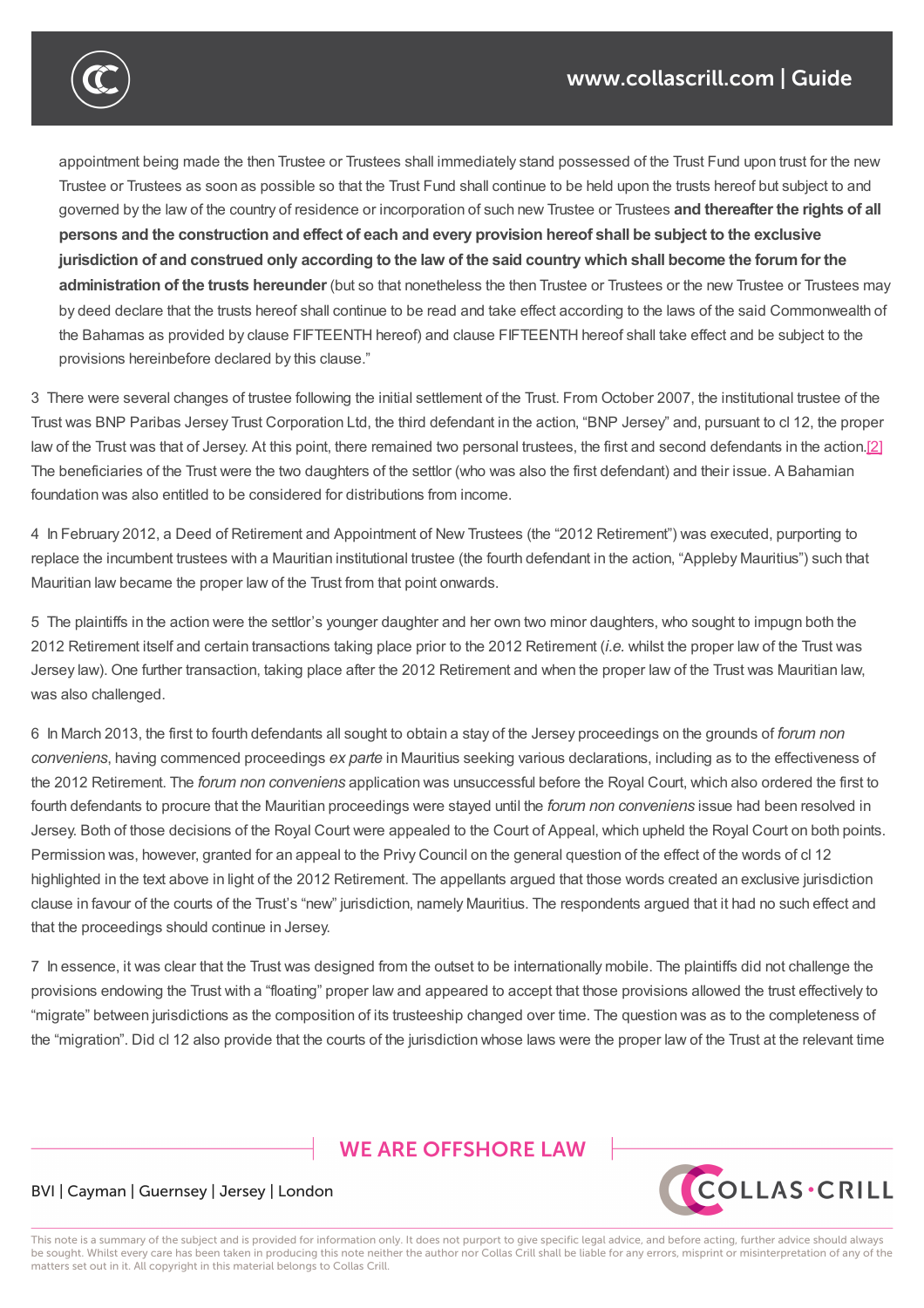

had exclusive jurisdiction over the enforcement of rights (or the resolution of disputes) from time to time arising under the Trust such that the proper law of the Trust and the forum for the resolution of disputes should be aligned at any given time?

the "migration". Did cl 12 also provide that the courts of the jurisdiction whose laws were the proper law of the Trust at the relevant time

### **The Committee's Report**

8 Attempts to create a "mobile" trust, in the sense just described, are not new. But reported cases are few and the various (but, apparently, universally awkward) forms of words deployed in an effort to achieve that end make it difficult to distil any general propositions from that jurisprudence. The *Crociani* case was the first opportunity for either the Supreme Court or the Privy Council to address the questions of how a clause in a trust instrument that purported to confer "exclusive jurisdiction" on the courts of a particular jurisdiction is to be construed and of when (and against whom) such a clause should be enforced.

9 It is trite that the issue of construction inevitably turns upon the wording of the individual instrument. [3] It is, however, striking that the Committee studiously avoided any detailed analysis of the earlier jurisprudence (with which it declined to engage)[4] and confined its remarks to the precise clause in issue. As a result, it is difficult to extract from the Committee's report any general conclusions as to the construction of certain common forms of words (such as "exclusive jurisdiction of the laws of [a count[ry\]"](https://www.collascrill.com/knowledge-documents/guides/dr-trusts-on-tour-jurisdiction-clauses-in-trust-instruments/?altTemplate=pdfDocument#_ftn3) or "forum for administration"). Those hoping for detailed guidance as to how the lower courts should deal with similar clauses in future will be di[sap](https://www.collascrill.com/knowledge-documents/guides/dr-trusts-on-tour-jurisdiction-clauses-in-trust-instruments/?altTemplate=pdfDocument#_ftn4)pointed.

10 Thus, whilst the Committee recognised the—

"obvious force and, at least on an initial reading, very considerable attraction in the . . . argument, that a phrase which states that all rights and issues under a trust 'shall be subject to the exclusive jurisdiction' of a particular country is intended to confer exclusive jurisdiction on the courts of the country in question",

it ultimately held that cl 12, on its true construction, did not operate as an exclusive jurisdiction clause.

11 The fact that the country in question was also described as the "forum for the administration" of the Trust made no difference. That expression was not, in the Committee's opinion, a term of art and its construction would depend upon the context in which it was used. It could refer to the court which is to enforce the relevant trust, but could equally mean the physical place in which the affairs of the trust were administered. The Committee found that it bore the latter meaning in this case.

12 Perhaps more surprising is that, when the Committee did make (*obiter*) observations as to the test for whether an exclusive jurisdiction clause in a trust instrument should be enforced—undoubtedly a matter of general interest—its analysis was brief and similarly confined to the facts of the instant case. The Committee found simply that the rationale for enforcing exclusive jurisdiction clauses in contractual documents did not apply with equal force to beneficiaries under a trust and, hence, that it should be easier to displace the effect of such a clause in a trust instrument than it is in a contractual context. The lower standard (whatever that may be) was easily discharged on the facts of this case.

#### **Construction of cl 12**

13 The Committee approached the question of construction in two stages. First, it analysed whether the stipulation that the jurisdiction in which a replacement trustee was resident or incorporated (in this case, Mauritius) was to be the "forum for the administration of the

# **WE ARE OFFSHORE LAW**



#### BVI | Cayman | Guernsey | Jersey | London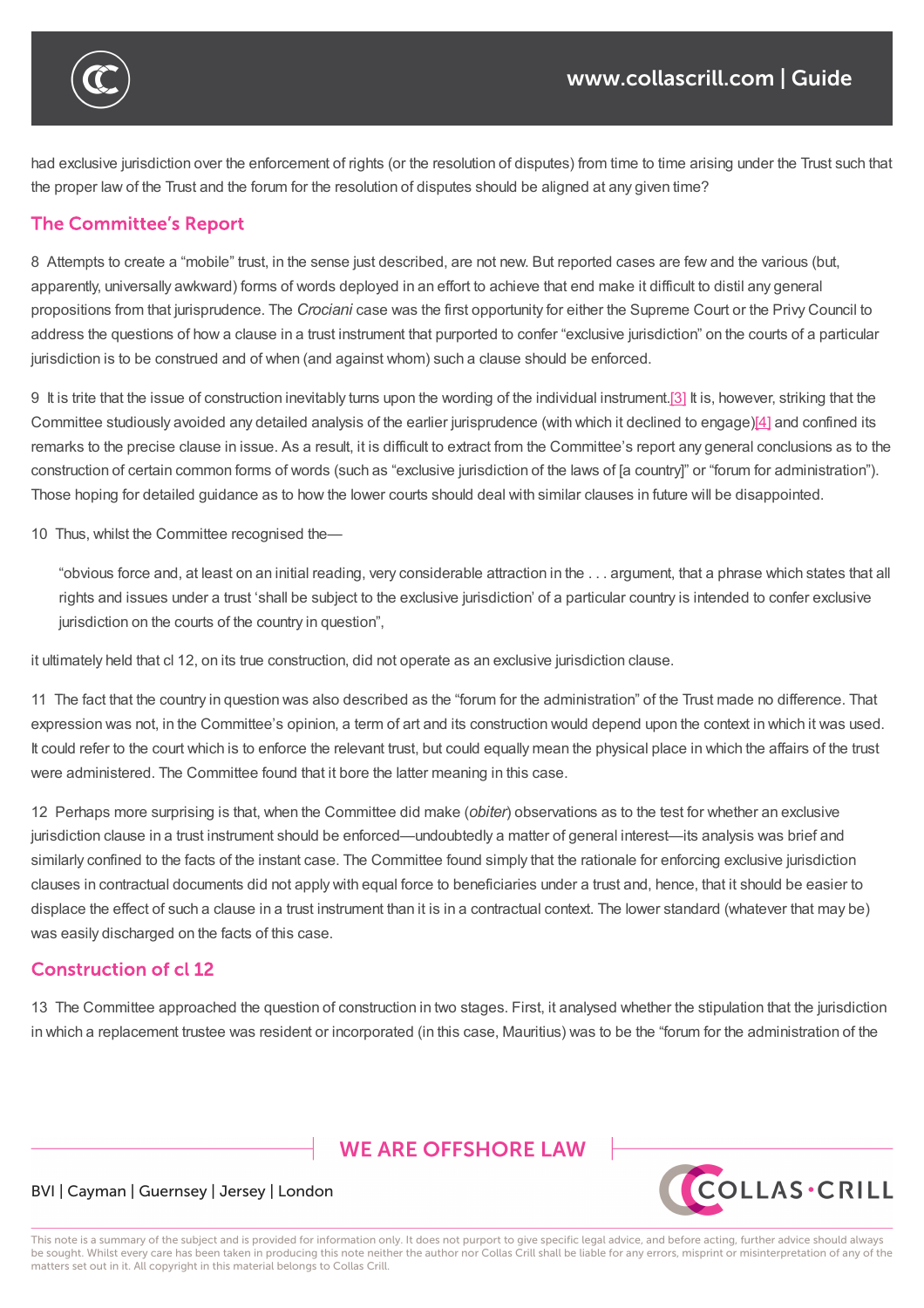

trusts hereunder" operated as an exclusive jurisdiction clause in favour of the courts of Mauritius. Secondly, it addressed whether the words "thereafter the rights of all persons and the construction and effect of each and every provision hereof shall be subject to the exclusive jurisdiction of and construed only in accordance with the laws of [Mauritius]" also had that effect.

14 This approach is a little curious. The appellants' position had effectively been that the former phrase (concerning "forum for administration") confirmed or supported the construction of the latter phrase (concerning "exclusive jurisdiction"). In other words, the appellants' case on construction was cumulative, whereas the Committee appears to have treated the two salient parts of cl 12 separately, and in reverse order.<sup>[5]</sup>

### *"[E]xclusive jurisdiction of . . . the said country"*

15 This approach is likely expla[ine](https://www.collascrill.com/knowledge-documents/guides/dr-trusts-on-tour-jurisdiction-clauses-in-trust-instruments/?altTemplate=pdfDocument#_ftn5)d, however, by the Committee's rejection of the appellants' submissions that the words "exclusive jurisdiction" in cl 12 were intended to act as a stipulation of the forum in which disputes under the Trust were to be resolved. In light of that conclusion, it is not surprising that the Committee analysed the two phrases separately and that the appellants' cumulative argument fell away.

16 The key point on the construction of the effect of the words "exclusive jurisdiction" in cl 12 was essentially a grammatical one—did they refer simply to the country in question (Mauritius), or to the lawsof that country? Either view was arguable based on the text of the clause alone, but the Committee agreed with the respondents that the words "exclusive jurisdiction" in cl 12 were intended to refer to the "laws of the said country" and not simply "the said country". Thus, the words "exclusive jurisdiction" were intended to emphasise the ubiquity of the proper law and thus avoid any suggestion of *depeçage* (*i.e.* where severable, that aspects of a trust are governed by different laws).<sup>[6]</sup>

17 Some of the Committee's reasons for this conclusion arose specifically from the scheme of the Trust Agreement.[7] No issue is taken with the [cog](https://www.collascrill.com/knowledge-documents/guides/dr-trusts-on-tour-jurisdiction-clauses-in-trust-instruments/?altTemplate=pdfDocument#_ftn6)ency of those observations. However, the Committee also made some striking observations of a more general nature.

18 First, the Committee doubted that the draftsman of the Trust Agreement had intended the words "exclusive jurisdi[ctio](https://www.collascrill.com/knowledge-documents/guides/dr-trusts-on-tour-jurisdiction-clauses-in-trust-instruments/?altTemplate=pdfDocument#_ftn7)n" to have the effect contended for by the appellants because, even if they did refer simply to a country and not to the laws of that country, it is nevertheless odd that the reference was not to the courtsofthe country if it had actually been the draftsman's intention to include a forum stipulation.<sup>[8]</sup> The Court of Appeal had also been preoccupied by its perception that a reference to the exclusive jurisdiction of a country (and not its courts) was "intrinsically awkward".[9] It is open to doubt whether that rationale can support the weight placed on it by either the Court of Appeal or the Committee. It is true that one would normally expect to see a reference to courts when dealing with questions [of](https://www.collascrill.com/knowledge-documents/guides/dr-trusts-on-tour-jurisdiction-clauses-in-trust-instruments/?altTemplate=pdfDocument#_ftn8) jurisdiction, but authority shows that a failure to do so does not preclude a stipulation from bearing that meaning.[10] By comparison, a reference to the jurisdiction of a substa[ntiv](https://www.collascrill.com/knowledge-documents/guides/dr-trusts-on-tour-jurisdiction-clauses-in-trust-instruments/?altTemplate=pdfDocument#_ftn9)e legal system is no less obscure. Neither formulation is a model of clarity but it is respectfully submitted that the less "awkward" formulation is to construe a term providing for the "exclusive jurisdiction" of a country as being a reference to its courts rather than its substantive laws.[11] That conclusion possesses the additional attraction of [acco](https://www.collascrill.com/knowledge-documents/guides/dr-trusts-on-tour-jurisdiction-clauses-in-trust-instruments/?altTemplate=pdfDocument#_ftn10)rding with the manner in which the term "jurisdiction" is more usually deployed in the drafting of legal documents.

19 Secondly, the Committee doubted that the insertion of the wo[rds](https://www.collascrill.com/knowledge-documents/guides/dr-trusts-on-tour-jurisdiction-clauses-in-trust-instruments/?altTemplate=pdfDocument#_ftn11) "exclusive jurisdiction" in a clause otherwise concerned with the

**WE ARE OFFSHORE LAW** 



#### BVI | Cayman | Guernsey | Jersey | London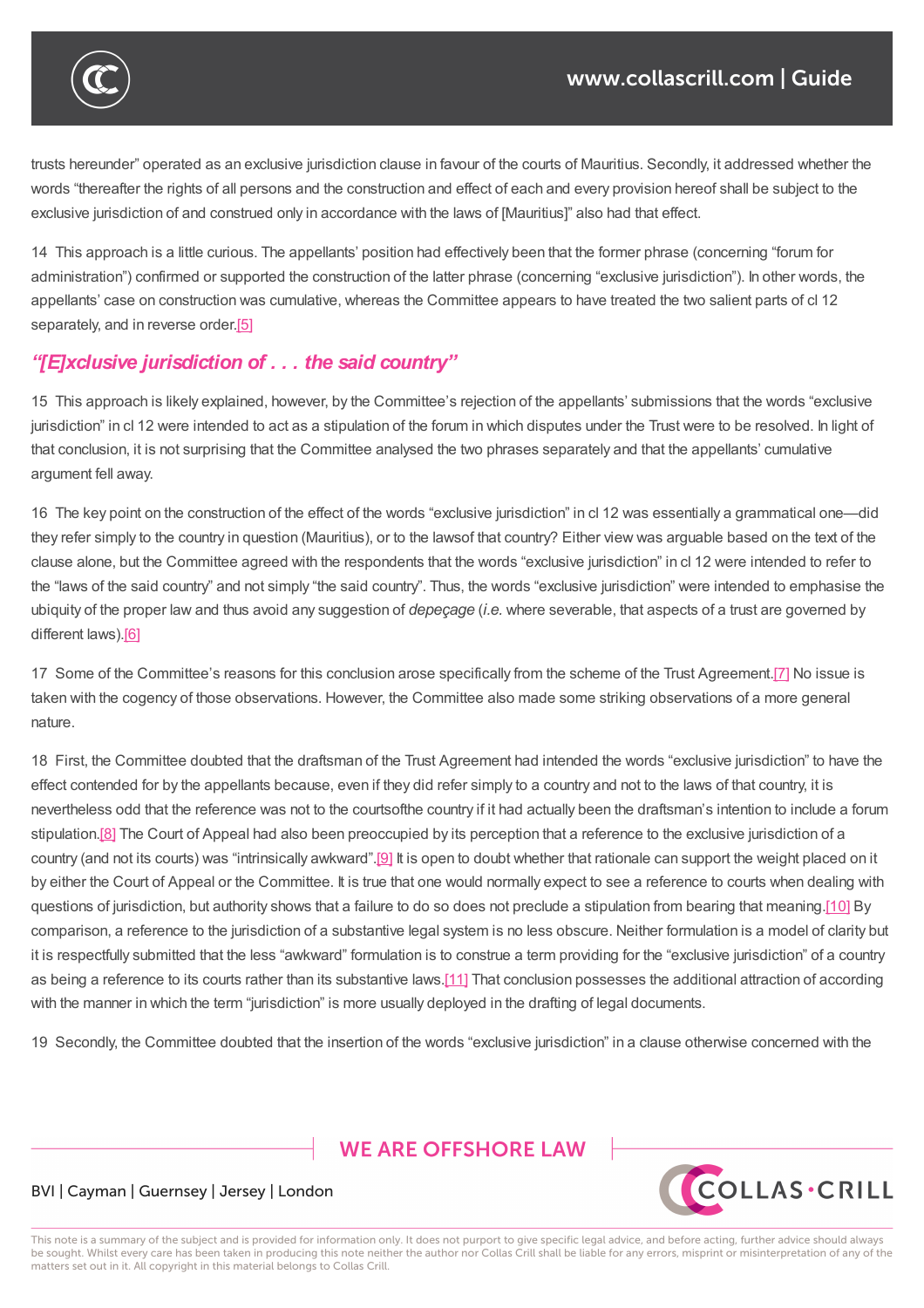

proper law of the relevant trust could ever sensibly be construed as having anything to do with jurisdiction at all.[12]

20 These observations are perhaps a little surprising because they are not easy to reconcile with previous authority, including the controversial decision of the Jersey Court of Appeal in *Koonmen v Bender* in which the court found that the co[mbin](https://www.collascrill.com/knowledge-documents/guides/dr-trusts-on-tour-jurisdiction-clauses-in-trust-instruments/?altTemplate=pdfDocument#_ftn12)ation of a reference to the "exclusive jurisdiction" of the laws of a place (not the courts of a place) combined with a stipulation that the same place should be the "forumforadministration" of the trust constituted an exclusive jurisdiction clause in favour of the courts of that place.[13] The Committee did not, of course, necessarily need expressly to overrule *Koonmen* in order to reach a different conclusion as to the construction of a similar but different instrument, but it is surprising that it should have done so without detailed reference to or criticism of the analysis of similar points by the Jersey Court of Appeal in *Koonmen* (though we shall see below that the decisi[on](https://www.collascrill.com/knowledge-documents/guides/dr-trusts-on-tour-jurisdiction-clauses-in-trust-instruments/?altTemplate=pdfDocument#_ftn13) in *Koonmen* can be explained on other grounds).[14]

 $\mathcal{L}_{\mathcal{A}}$  secondly, the insertion of the insertion of the insertion of the insertion of the with the with the with the with the with the with the with the with the with the with the with the with the with the with th

#### *Forum for administration*

21 If a clause subjecting the constr[uction](https://www.collascrill.com/knowledge-documents/guides/dr-trusts-on-tour-jurisdiction-clauses-in-trust-instruments/?altTemplate=pdfDocument#_ftn14) and effect of a trust instrument to the exclusive jurisdiction of a country probably no longer connotes an exclusive jurisdiction clause in favour of the courts of that country, what else might do so? It is apparent from *Koonmen*, and subsequent authorities in Bermuda<sup>[15]</sup> and Canada,<sup>[16]</sup> that the express selection of the courts of the same country as the "forum for administration" of the trust could do the trick.

22 The question of what is a "forum for administration" of a trust has been oft-discussed since the Jersey Court of Appeal's judgment in *Koonmen v Bender*.[17] Judicial ap[proac](https://www.collascrill.com/knowledge-documents/guides/dr-trusts-on-tour-jurisdiction-clauses-in-trust-instruments/?altTemplate=pdfDocument#_ftn15)hes to its co[nstru](https://www.collascrill.com/knowledge-documents/guides/dr-trusts-on-tour-jurisdiction-clauses-in-trust-instruments/?altTemplate=pdfDocument#_ftn16)ction in the course of the *Crociani* litigation were diverse.

23 The Royal Court found that the designation of Mauritius as the forum for administration of the Trust operated as an exclusive jurisdiction clause in fa[vour](https://www.collascrill.com/knowledge-documents/guides/dr-trusts-on-tour-jurisdiction-clauses-in-trust-instruments/?altTemplate=pdfDocument#_ftn17) of the courts of Mauritius, but only as regards "applications involving the administration of the Trust". In reaching this conclusion, it was influenced by recent *dicta* of Kawaley CJ in the Bermudan case of *Re ATrust*,[18] *dicta* of Henderson, J expressed in the Grand Court of the Cayman Islands in *Helmsman Ltd v Bank of NewYork Trust Co Ltd*[19] and the commentary of Professor Paul Matthews in his October 2003 article in this publication[20] (the "Matthews Article").

24 The Court of Appeal in *Crociani* also appeared to be persuaded by the argument that the "well known [disti](https://www.collascrill.com/knowledge-documents/guides/dr-trusts-on-tour-jurisdiction-clauses-in-trust-instruments/?altTemplate=pdfDocument#_ftn19)[nctio](https://www.collascrill.com/knowledge-documents/guides/dr-trusts-on-tour-jurisdiction-clauses-in-trust-instruments/?altTemplate=pdfDocument#_ftn18)n between matters of administration, on the one hand, and hostile trust litigation, on the other" meant that, if the words "forum for administration" operated as a jurisdiction clause at all, they were effective only as a selection of [the](https://www.collascrill.com/knowledge-documents/guides/dr-trusts-on-tour-jurisdiction-clauses-in-trust-instruments/?altTemplate=pdfDocument#_ftn20) courts of the relevant jurisdiction to resolve "matters of administration".[21] However much it found itself persuaded by the analysis in the Matthews Article, the Court of Appeal did not rest its decision on that point and instead agreed with the respondents that the phrase simply meant the physical place in which the day-to-day administration of the Trust was to be carried out.

25 The Commi[ttee](https://www.collascrill.com/knowledge-documents/guides/dr-trusts-on-tour-jurisdiction-clauses-in-trust-instruments/?altTemplate=pdfDocument#_ftn21) agreed with the Court of Appeal, placing reliance on the observation that effective tax planning might often require it to be demonstrated that the administration of a trust did not take place in an onshore tax jurisdiction (such as in the case of the applicable provisions of UK tax legislation) which would have made it expedient for the draftsman of the Trust to specify where the administration of the Trust *did* take place.

26 All three courts each made different observations as to the provenance and meaning of the phrase "forum for administration", each

# **WE ARE OFFSHORE LAW**



#### BVI | Cayman | Guernsey | Jersey | London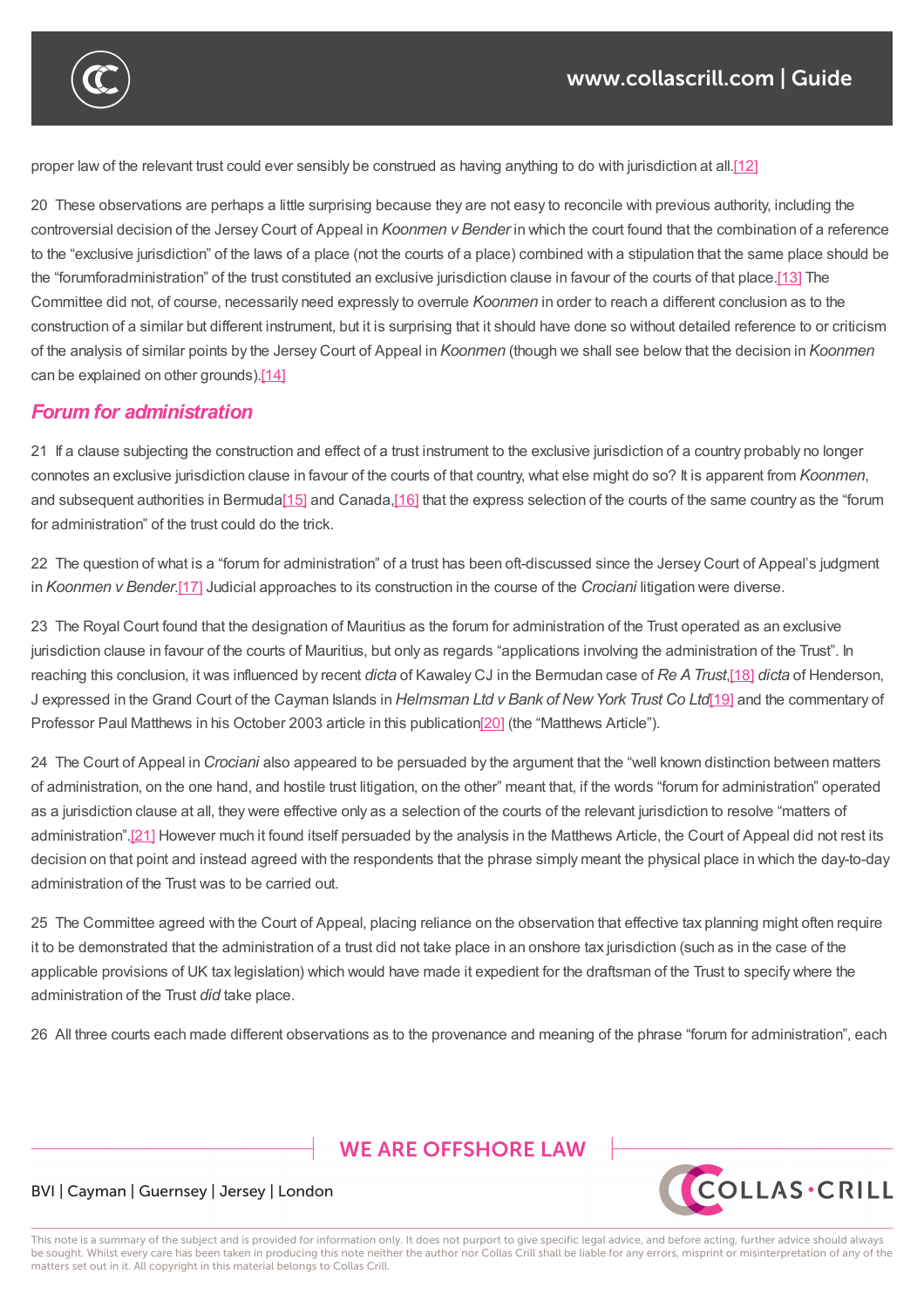

canvassing different arguments as to what it may or may not mean. Why should such an apparently common phrase in the drafting of trust instruments be capable of bearing so many different meanings?

 $\mathcal{L}_{\mathcal{A}}$  as to three courts each made different observations as to the phrase "forum for administration", each meaning of the phrase "forum for administration", each meaning  $\mathcal{A}$ 

27 The first reason is a simple reminder that the phrase "forum for administration" must be construed in the context of the clause in which it appears, the instrument as a whole and the relevant factual matrix—just as any other words must be so construed. The nature of that exercise is specific to the particular instrument in question and the relevant factual background,[22] and the courts should be reluctant to encourage any question of construction to develop the character of doctrine.

28 The second and perhaps more significant reason is that the authorities on this question appear c[onfus](https://www.collascrill.com/knowledge-documents/guides/dr-trusts-on-tour-jurisdiction-clauses-in-trust-instruments/?altTemplate=pdfDocument#_ftn22)ed and inconsistent, which difficulty the Committee's decision has done little to ameliorate. However, some order may be imposed by analysing each case according to three basic questions:

(a) Does a clause purporting to identify "the forum for administration" of a trust have the effect of a jurisdiction clause at all (in the sense of conferring jurisdiction upon a particular tribunal where previously there was none);

- (b) What is the scope of the jurisdiction thereby conferred; and
- (c) If so, does such a clause confer exclusive jurisdiction within that scope?

29 The part which the Committee's decision in *Crociani* has to play in this exercise is relatively limited because it addressed only the first question, which is purely a matter of construction. It "accepted" that, whilst the "expression 'forum for administration' can refer to the court which is to enforce the trust", it was not a term of art and could simply refer to "the place where the trust is administered in the sense of its affairs being organised".[23]

#### *Is it a jurisdiction clause at all?*

30 The effect of a selection in a trust [inst](https://www.collascrill.com/knowledge-documents/guides/dr-trusts-on-tour-jurisdiction-clauses-in-trust-instruments/?altTemplate=pdfDocument#_ftn23)rument of a "forum for administration" can have very different meanings depending upon the context in which it is deployed and what exactly is described as the object of the stipulation. It may be open to question whether the various trust draftsmen who have deployed this phrase over the years would have appreciated that the question of its legal effect, if ever challenged, would turn on such narrow points.

31 The Committee found that, as deployed in cl 12, the phrase bore the latter meaning. The principal reason given, in addition to various arguments as to why it was "perfectly feasible" to think that the draftsman of the Trust would have seen fit to stipulate where the Trust's affairs were to be organised or run,[24] was that cl 12 referred not to the *courts* of a particular jurisdiction as being the "forum for administration", but rather to the country itself. In the Committee's view, this suggested that the reference to the "forum for administration" was not intended by the draftsman to operate as a jurisdiction clause.[25] The significance of whether or not the clause refers to the courts of a particular jurisdicti[on](https://www.collascrill.com/knowledge-documents/guides/dr-trusts-on-tour-jurisdiction-clauses-in-trust-instruments/?altTemplate=pdfDocument#_ftn24) is reflected in previous authorities:

(a) In *Helmsman Ltd v Bank of NewYork Trust Co Ltd*,[26] the Grand Court of [the](https://www.collascrill.com/knowledge-documents/guides/dr-trusts-on-tour-jurisdiction-clauses-in-trust-instruments/?altTemplate=pdfDocument#_ftn25) Cayman Islands was faced with a clause providing that—

# **WE ARE OFFSHORE LAW**



#### BVI | Cayman | Guernsey | Jersey | London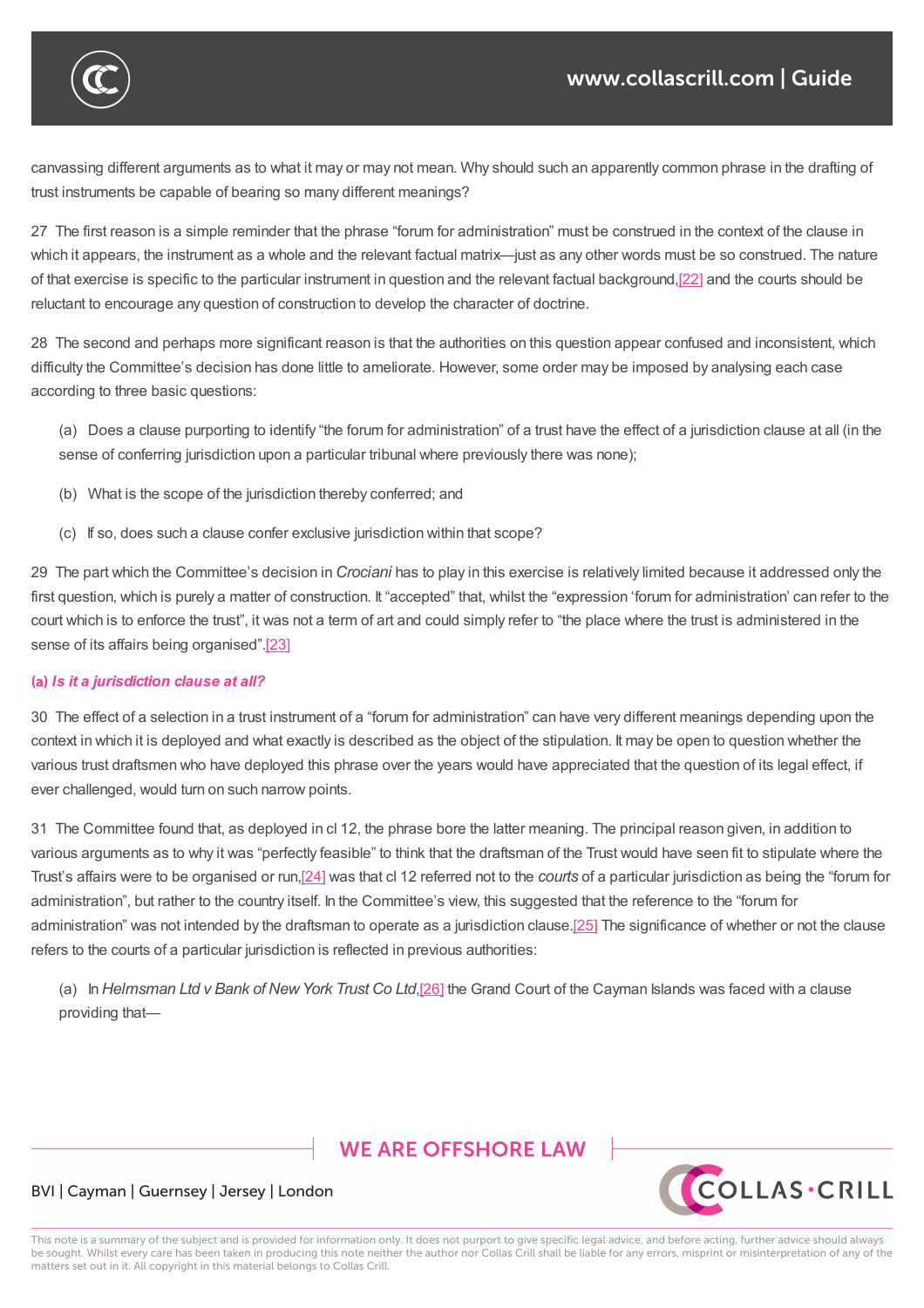

"[t]he forum for the administration of this settlement shall (subject and without prejudice to any change made under the power conferred by para. 5 of the Second Schedule in the forum and administration of this settlement) be *the courts* of England and Wales". [Emphasis added.]

Henderson J appeared to accept that a clause in these terms could operate as a jurisdiction clause in favour of the relevant court in relation to certain matters, though he doubted that its effect would extend to breach of trust litigation such as the claim being advanced by the current trustees against former trustees in the case before him. In doing so, he expressed support for the views expressed in the Matthews Article as to the scope of proceedings covered by a jurisdiction clause couched in terms of "forum for administration" (discussed below). It is not surprising that Henderson J should have approached the clause in this way, the reference in the clause to a particular court creating the natural inference that it was in some way intended to operate as a jurisdiction clause. However, the *ratio* in that case turned upon the exercise of a power to change the forum for the administration of the trust in question "to the Cayman Islands" (the jurisdiction in which the action had been brought) prior to proceedings being taken, so the bulk of the discussion was *obiter*.[27]

(b) Similarly, in *Re ATrust*[28] (which arose from Bermudan proceedings seeking an injunction against the pursuit by a beneficiary of a threatened onshore application for the disclosure of information on the ground that such an application would be in breach of an exclusive jurisdiction clause in the [rele](https://www.collascrill.com/knowledge-documents/guides/dr-trusts-on-tour-jurisdiction-clauses-in-trust-instruments/?altTemplate=pdfDocument#_ftn27)vant trust instrument), the clause in question referred to the courts of Bermuda as the "forum for administr[ation](https://www.collascrill.com/knowledge-documents/guides/dr-trusts-on-tour-jurisdiction-clauses-in-trust-instruments/?altTemplate=pdfDocument#_ftn28)" of the trust. When combined with the selection of Bermudan law as the proper law of the trust, Kawaley CJ held that the forum stipulation operated as an exclusive jurisdiction clause in favour of the courts of Bermuda,[29] though he left open the question of whether certain proceedings may not be caught by the clause.

(c) In *Koonmen v Bender*, the clause in issue said simply that "[Anguilla] shall be the forum for the administration hereof", thus suffering from the same apparent defect as that identified by the Committee in relation to cl 12 in referring to the jurisdicti[on](https://www.collascrill.com/knowledge-documents/guides/dr-trusts-on-tour-jurisdiction-clauses-in-trust-instruments/?altTemplate=pdfDocument#_ftn29) *simpliciter*, and not to its courts. However, in a subsequent clause of the relevant trust instrument (clause 14, which related to a change in the proper law of the trust, which had not been exercised on the facts of *Koonmen*), the stipulation was that

"as from the date of any such declaration [that the proper law of the trust was to be changed] the law of the state or territory named therein shall be the law applicable to the Settlement and *the courts thereof* shall be the forum for the administration thereof . . ." [emphasis added.]

Thus, although the conclusion of the Court of Appeal in *Koonmen* appears difficult to reconcile with the Committee's remarks in *Crociani*, it can be explained on the basis that it was clear, at least as far as cl 14 was concerned, that the draftsman intended that the phrase "forum for administration" was to connote a judicial forum and not simply a place and that this should be taken to have informed the construction of the clause in issue.[30]

32 Following the Committee's decision in *Crociani*, it therefore appears that the phrase "forum for administration" will probably not be held to have the effect of a jurisdiction clause unless it refers to the courts of a particular jurisdiction. That is consistent with previous jurisprudence and, it is submitted, must be correct in [prin](https://www.collascrill.com/knowledge-documents/guides/dr-trusts-on-tour-jurisdiction-clauses-in-trust-instruments/?altTemplate=pdfDocument#_ftn30)ciple—where the "forum for administration" is said to be a place *simpliciter*, it would be difficult in the absence of supportive indications elsewhere in the instrument to construe such a stipulation as a jurisdiction clause purely on the basis that the word "*forum*" might be understood, in other contexts, by lawyers to refer to a court.

# **WE ARE OFFSHORE LAW**



#### BVI | Cayman | Guernsey | Jersey | London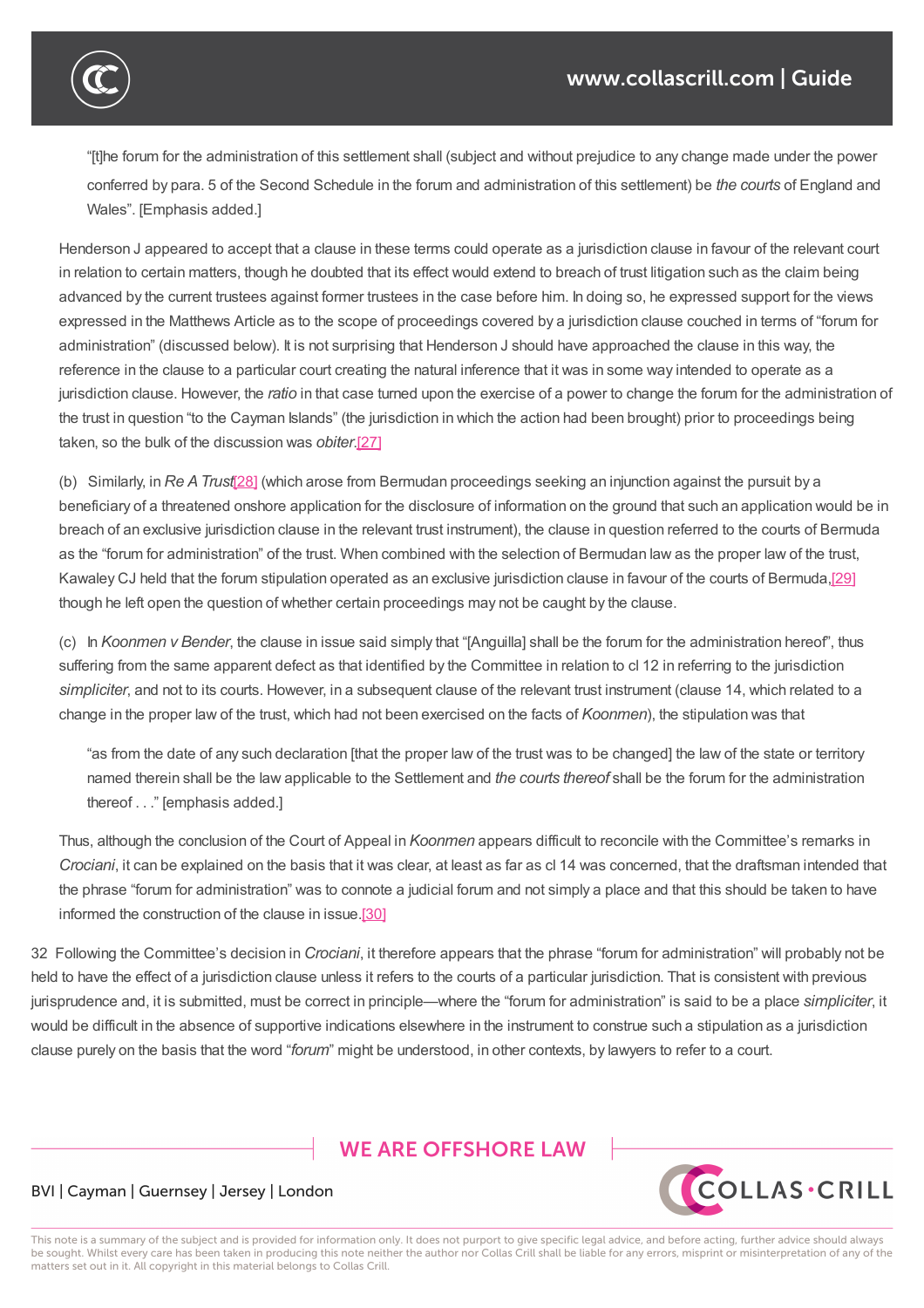33 However, the Committee in *Crociani* did not address in any detail (because it did not have to) the second question as to whether, and if so where, the distinction between "matters of administration" and "contentious trust litigation" as discussed in the Matthews Article is to be drawn. Nor did the Committee engage with the third question of whether whatever jurisdiction was conferred by the phrase "forum for administration" was exclusive.[31] Those are arguably more taxing questions, in relation to which the Committee's judgment has very little to say, with the result that there remains some uncertainty as to the answers to them.

34 The authorities have shown some propensity by the courts involved to collapse these two questions into one. To some extent, this is understandable and, in practice, it will not affect [the](https://www.collascrill.com/knowledge-documents/guides/dr-trusts-on-tour-jurisdiction-clauses-in-trust-instruments/?altTemplate=pdfDocument#_ftn31) outcome of the case whether a court finds that there is no mandatory jurisdiction on one ground or the other. Separating the two might, however, help to unravel the confusion in the jurisprudence.

#### *What is the scope of the jurisdiction?*

35 The vexed question of what the scope is of the jurisdiction conferred by a clause which names the courts of a particular jurisdiction as the "forum for administration" of a trust is by far the more complicated of these two further questions. The emerging judicial consensus, following the decisions in *Helmsman*,[32] and *Re AA, in re D Discretionary Trust*[33]and the remarks of both the Royal Court[34] and the Court of Appeal[35] in *Crociani* itself is that such a clause will not cover "hostile" actions against trustees by beneficiaries or successor trustees. Even in *Re A*, the court acknowledged that there would be a limit to the scope of matters that would fall within the concept of "administration", th[ough](https://www.collascrill.com/knowledge-documents/guides/dr-trusts-on-tour-jurisdiction-clauses-in-trust-instruments/?altTemplate=pdfDocument#_ftn32) it did not accept that the line was to be [dra](https://www.collascrill.com/knowledge-documents/guides/dr-trusts-on-tour-jurisdiction-clauses-in-trust-instruments/?altTemplate=pdfDocument#_ftn33)wn between "hostile" and other actio[ns.\[3](https://www.collascrill.com/knowledge-documents/guides/dr-trusts-on-tour-jurisdiction-clauses-in-trust-instruments/?altTemplate=pdfDocument#_ftn34)6] This line of authority [stems](https://www.collascrill.com/knowledge-documents/guides/dr-trusts-on-tour-jurisdiction-clauses-in-trust-instruments/?altTemplate=pdfDocument#_ftn35) from the Matthews Article in which Professor Paul Matthews criticised the decision in *Koonmen* on the basis, *inter alia*, that—

"The 'forum for administration' of a trust is a quite different concept from an exclusive jurisdiction for the resolution of disputes (w[hethe](https://www.collascrill.com/knowledge-documents/guides/dr-trusts-on-tour-jurisdiction-clauses-in-trust-instruments/?altTemplate=pdfDocument#_ftn36)r arising from trusts or otherwise). The administration referred to here is not intended to include contentious breach of trust litigation. On the contrary, it is concerned with aspects of the administration of the trust which, for one reason or another, require the assistance of the court."[37]

36 All of the judicial analysis in this regard has, however, so far been exclusively *obiter* (though argument does seem to have been heard on the point in at least *Helmsman* and *Re AA, in re D Discretionary Trust*). Before Professor Matthews' views are authoritatively endorsed, it is worth pausing [to](https://www.collascrill.com/knowledge-documents/guides/dr-trusts-on-tour-jurisdiction-clauses-in-trust-instruments/?altTemplate=pdfDocument#_ftn37) consider whether the distinction which he drew between "hostile" actions and matters of "administration" (which he described as "aspects of the administration of the trust which, for one reason or another, require the assistance of the court") is sound in principle and operable in practice. It is respectfully submitted that such a distinction is not without difficulties.

(a) The underlying thesis, that a designation of the "forum for administration" of a trust is limited in scope to matters within the scope of the old administration action is not universally supported by previous authority because there is at least some authority for the proposition that a reference to the "forum for administration" of a trust can be used to denote the jurisdiction in which proceedings could be brought to enforce its proper administration and, thus, to enforce rights and duties dependent on the trust. [38] A beneficiary bringing a claim for breach of trust arguably does no more than attempt to enforce the proper administration of the trust by seeking, for example, reconstitution of the trust fund. Similarly, beneficiaries applying to set aside the *intra vires*

# **WE ARE OFFSHORE LAW**



#### BVI | Cayman | Guernsey | Jersey | London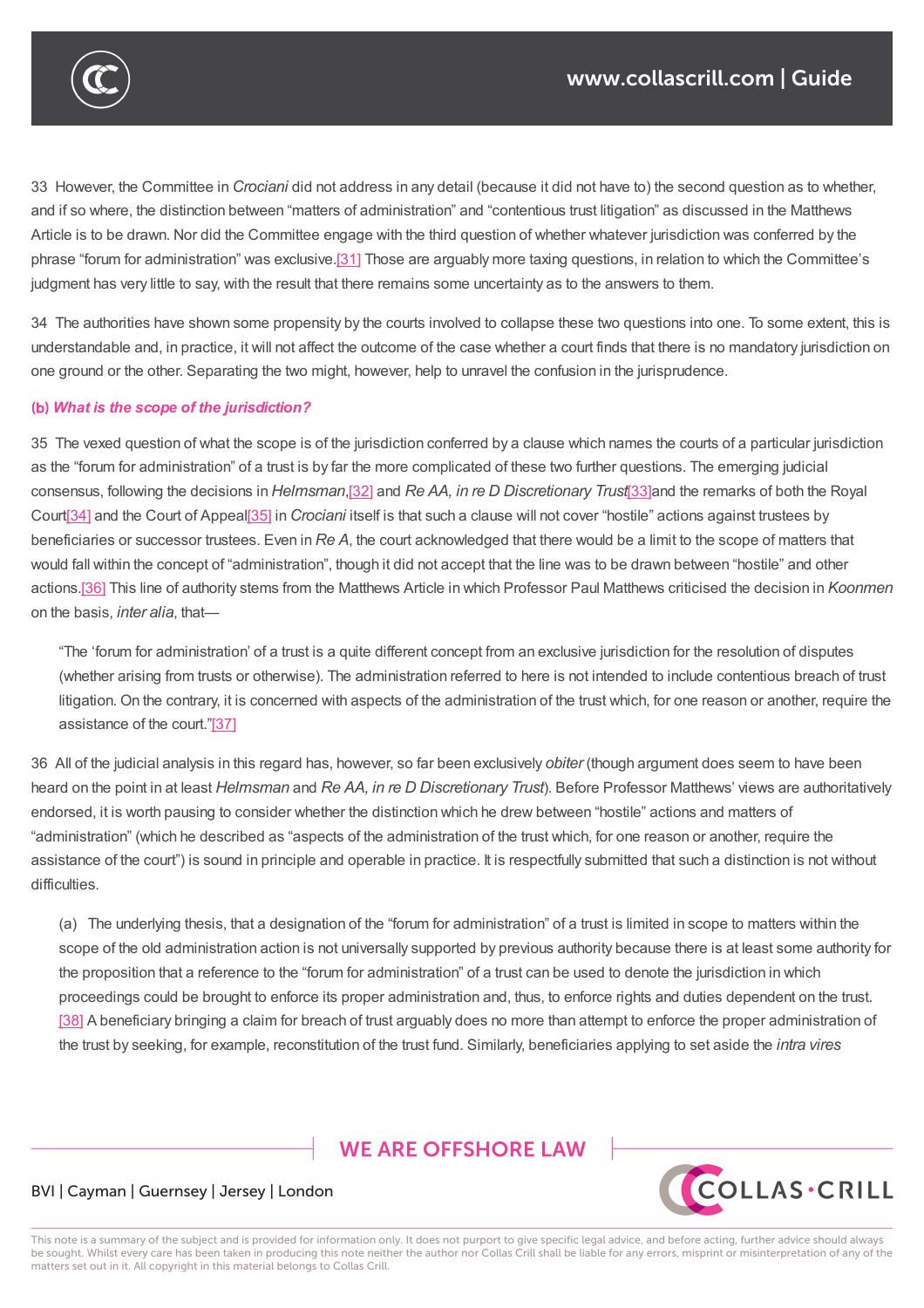

exercise of a power of appointment which had the effect of removing them from benefit is undoubtedly "hostile" litigation,[39] but it is strongly arguable that the question of who should or should not be a beneficiary is a matter of the internal administration of the relevant trust. Conversely, an application by a trustee for directions in relation to its decision to widen the class of beneficiaries is likely to raise similar issues even though it would not fall to be categorised as "hostile" litigation (and, in any event, is likely [to](https://www.collascrill.com/knowledge-documents/guides/dr-trusts-on-tour-jurisdiction-clauses-in-trust-instruments/?altTemplate=pdfDocument#_ftn39) be no less contentious if, as is usually the case, the existing beneficiaries are convened to the application).[40]

the trust by seeking, for example, reconstitution of the trust fund. Similarly, beneficiaries applying to set aside the *intra vires*

(b) It is, therefore, difficult in practice to define when litigation ceases to be a matter of administration. The Court of Appeal in *Crociani* referred to "a well-known distinction between matters of administration, on the one hand, and hostile trust litigation, on the other".[41] But the authority cited by the Court of Appeal was concerned with a trustee's application f[or](https://www.collascrill.com/knowledge-documents/guides/dr-trusts-on-tour-jurisdiction-clauses-in-trust-instruments/?altTemplate=pdfDocument#_ftn40) directions to defend proceedings challenging the validity of the relevant trust (not the court's jurisdiction to determine those proceedings) and set out a tripartite distinction between "trust disputes", "beneficiaries disputes" and "third party disputes". The distinction between the first two d[oes](https://www.collascrill.com/knowledge-documents/guides/dr-trusts-on-tour-jurisdiction-clauses-in-trust-instruments/?altTemplate=pdfDocument#_ftn41) not appear to correspond with a distinction between "hostile" actions and matters of "administration"—a claim by a beneficiary to remove a trustee from office would be a beneficiaries dispute (or a "hostile" claim) but is undoubtedly a matter of administration. Thus any such distinction is liable to confuse, and indeed has already been shown to be confusing.[42]

(c) The Matthews Article seeks to draw the line between "hostile" litigation and matters of "administration" by reference to the scope of the old English administration action which, Professor Matthews suggests "was a means of dealing with matters of administration and construction. It was not—could not be—used to deal with breach of trust issues . . ."[43] The st[arkn](https://www.collascrill.com/knowledge-documents/guides/dr-trusts-on-tour-jurisdiction-clauses-in-trust-instruments/?altTemplate=pdfDocument#_ftn42)ess of that assertion is not, however, necessarily supported by authority, as the Court of Appeal appeared to acknowledge in *Crociani*.[44] It therefore appears that the difficulty of where to draw the line between "hostile" disputes and matters of "administration" is not entirely solved by basing the distinction upon the scope of the old English administration action, which [autho](https://www.collascrill.com/knowledge-documents/guides/dr-trusts-on-tour-jurisdiction-clauses-in-trust-instruments/?altTemplate=pdfDocument#_ftn43)rity shows to have been potentially broader in scope than is represented by Professor Matthews.[45]

(d) In any event, it is not obvious how any such distinction could be easily reconciled with Jersey law. Article 9(1)(d) of the Trusts (Jersey) Law 1984, describes questions concerning "the administration" of a trust very broadly as "including questions as to the powers, obligations, liabilities and rights of trustees and their appointment or r[emo](https://www.collascrill.com/knowledge-documents/guides/dr-trusts-on-tour-jurisdiction-clauses-in-trust-instruments/?altTemplate=pdfDocument#_ftn45)val". On its face, this language appears to encompass actions commenced by both trustees (for assistance and/or directions, or against former trustees for breach of duty) and beneficiaries (against current or former trustees). Take for example the issues in dispute in *Crociani* itself, principal amongst which were a disputed appointment of trust assets (said by the plaintiffs to have been unauthorised according to the terms of the Trust Agreement) and a disputed retirement by the former trustees (said to have been made with the improper purpose of frustrating the plaintiffs' claims). The trustees might have applied for directions in respect of either one of those decisions which, on Professor Matthews' analysis, would have rendered the application a matter of "administration" falling within a jurisdiction clause couched in terms of "forum for administration", whereas the very same "questions as to the powers . . . [and] liabilities . . . of trustees and their . . . removal" were considered a "hostile" action when brought by the beneficiaries.[46]

(e) It is true that, as a matter of court procedure, the prospective determination by the court of the extent of a trustee's powers under the relevant trust instrument is not the same as a retrospective determination that those powers have been exceeded (with appropriate remedial orders being granted as a result). The key substantive question of the lawful e[xtent](https://www.collascrill.com/knowledge-documents/guides/dr-trusts-on-tour-jurisdiction-clauses-in-trust-instruments/?altTemplate=pdfDocument#_ftn46) of the trustee's power is, however, the same in both cases. Thus any rule of law based upon a distinction between "hostile" litigation and matters of

# **WE ARE OFFSHORE LAW**



#### BVI | Cayman | Guernsey | Jersey | London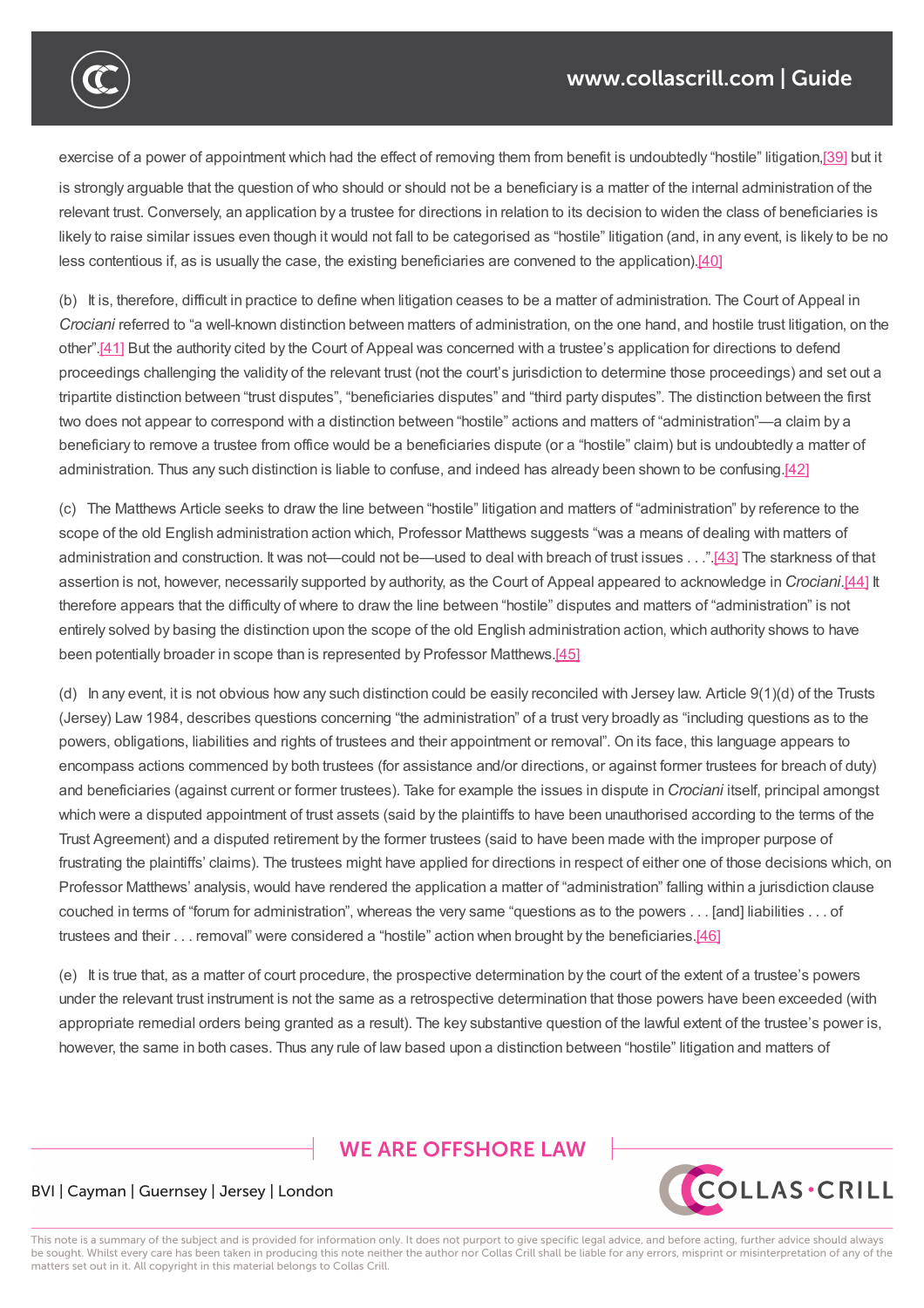

"administration" places the timing of the application and the identity of the person seeking the court's assistance above the substance of the essential question which the court is being asked to determine. It is submitted that it would be unsatisfactory if the law required that the effect of a forum selection clause (which must be assumed to have been inserted in the interests of clarity and certainty) should turn on such formal, narrow and fact-sensitive distinctions.

#### *Is the jurisdiction exclusive?*

37 There are, therefore, analytical and practical difficulties with the emerging consensus that the phrase "forum for administration", if it does operate as a jurisdiction clause, is to be limited in the scope of proceedings to which it applies. But even if that emerging consensus is correct (notwithstanding the doubts expressed above), that does not mean that the jurisdiction so conferred is not exclusive within its own scope.

38 The authorities have not always recognised this distinction, with the result that decisions which were actually based upon an answer to the preceding question are occasionally couched in terms of the present question of exclusivity. *Re AA, in re D Discretionary* Trust[47] is such a case. In that case, the relevant clause selected Jersey law as the proper law of the trust and provided that "the courts thereof shall be the forum for the administration of this Trust". The question of whether this clause operated as a jurisdiction clause per se did not arise because it was clear as a result of the foregoing facts that both the Jersey and Guernsey courts had juris[dictio](https://www.collascrill.com/knowledge-documents/guides/dr-trusts-on-tour-jurisdiction-clauses-in-trust-instruments/?altTemplate=pdfDocument#_ftn47)n by virtue of their respective domestic trust legislation. The Royal Court held that this did not create an exclusive jurisdiction clause. In his reasoning, Clyde-Smith Commr cited the endorsement in the Helmsman case of the passages in the Matthews Article setting out the proposition that a "forum for administration" clause did not cover "hostile litigation",[48] which description he found applied to the application before him.[49] Koonmen was distinguished on the grounds that the description of the proper law in that case as having "exclusive jurisdiction" was not present in the trust instrument with which it was concerned.[50] Thus, although the learned Commiss[ion](https://www.collascrill.com/knowledge-documents/guides/dr-trusts-on-tour-jurisdiction-clauses-in-trust-instruments/?altTemplate=pdfDocument#_ftn48)er's decision was couched in terms of exclusivity, it appears that his decision in fact turned more on his [con](https://www.collascrill.com/knowledge-documents/guides/dr-trusts-on-tour-jurisdiction-clauses-in-trust-instruments/?altTemplate=pdfDocument#_ftn49)clusions as to the scope of the jurisdiction conferred by the selection of a particular court as the "forum for adminis[t](https://www.collascrill.com/knowledge-documents/guides/dr-trusts-on-tour-jurisdiction-clauses-in-trust-instruments/?altTemplate=pdfDocument#_ftn50)ration" of a trust than upon the question of whether the clause conferred exclusive jurisdiction within the confines of that *scope.*

39 Indeed, the reality is that, insofar as the selection of the "forum for administration" of a trust is found to operate as a forum selection clause at all, it will in most cases confer exclusive jurisdiction in relation to the matters which are found to fall within the ambit of "administration". This is so for two reasons:

(a) first, the "forum for administration" is almost always referred to in the definite article, and compulsory language such as that it "shall" [be the forum for administration] is almost always used when selecting it. Although the Committee doubted whether the use of the definite article alone was sufficient to render exclusive any jurisdiction conferred by the "forum for administration" provision, [51] its remarks were *obiter* and very difficult to reconcile with the ratio in both *Koonmen*[52]and *Re ATrust.*[53]

(b) secondly, assuming the selection of the "forum for administration" is found to have been intended as a jurisdiction clause at all, the selection of the "forum for administration" combined with the selection of a coincident proper law creates a strong indication of [excl](https://www.collascrill.com/knowledge-documents/guides/dr-trusts-on-tour-jurisdiction-clauses-in-trust-instruments/?altTemplate=pdfDocument#_ftn51)usivity, whatever "administration" may mean. This is because the courts of the jurisdi[ction](https://www.collascrill.com/knowledge-documents/guides/dr-trusts-on-tour-jurisdiction-clauses-in-trust-instruments/?altTemplate=pdfDocument#_ftn52) whose laws are [the](https://www.collascrill.com/knowledge-documents/guides/dr-trusts-on-tour-jurisdiction-clauses-in-trust-instruments/?altTemplate=pdfDocument#_ftn53) proper law of the trust typically have jurisdiction to hear matters arising in relation to the trust in any event (often by statute, as in Jersey, or more

# **WE ARE OFFSHORE LAW**



#### BVI | Cayman | Guernsey | Jersey | London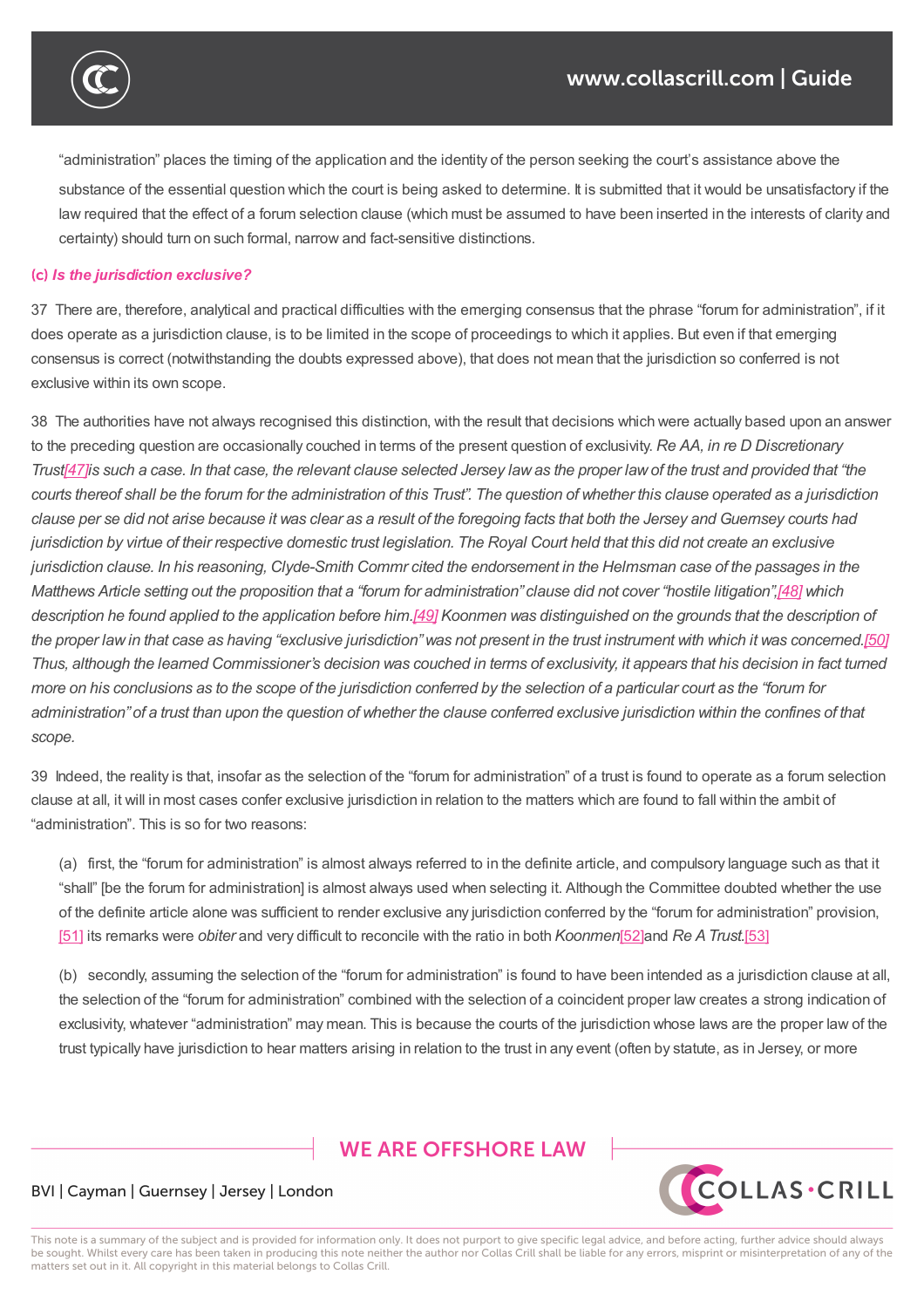

# $\mathcal{C}(\mathcal{C})$  for a coincident with the selection of the selection of a coincident proper law combined with the selection of a coincident proper law creates a strong indication of a coincident proper law creates a strong

generally because they are the courts of the jurisdiction in which the trust will typically be treated as being domiciled, the connection between a trust and its proper law being recognised as a close and real one which more often than not indicates the domicile of the trust[54]). If the relevant forum would have jurisdiction anyway, then the forum selection clause would effectively be superfluous unless it created exclusive jurisdiction within the scope of its terms, suggesting that exclusive effect was intended by the draftsman.

40 When the mandatory language of the stipulation is combined with the inference that the jurisdiction clause would be redundant unless it were [int](https://www.collascrill.com/knowledge-documents/guides/dr-trusts-on-tour-jurisdiction-clauses-in-trust-instruments/?altTemplate=pdfDocument#_ftn54)ended to confer exclusive jurisdiction, this creates a strong suggestion that the selection of the "forum for administration" of a trust should operate as an exclusive jurisdiction clause, whatever may be the scope of "administration". This analysis appears to be the best explanation for the apparently difficult British Columbian case of *Green v Jernigan*.[55] The relevant trust instrument was a jumble of duplicative and not entirely consistent provisions dealing principally with the proper law of the trust.[56] Groberman J treated the references to the proper law of the trust as having conferred jurisdiction on the courts of Nevis, in addition to the express submission to the jurisdiction of "the High Court of St. Christopher and Nevis or its superior court in res[pect](https://www.collascrill.com/knowledge-documents/guides/dr-trusts-on-tour-jurisdiction-clauses-in-trust-instruments/?altTemplate=pdfDocument#_ftn55) of all disputes which may ari[s](https://www.collascrill.com/knowledge-documents/guides/dr-trusts-on-tour-jurisdiction-clauses-in-trust-instruments/?altTemplate=pdfDocument#_ftn56)e in respect of this deed", to which he referred separately.[57] Having so found, he relied upon the reference to Nevis being "the forum for the administration" of the trust as evidencing an intention to "make the courts the exclusive venue for legal disputes under the deed". The most plausible explanation for this conclusion is that it was the use of the definite article ("the forum for administration"), combined with his finding that the courts of Nevis had ju[risdi](https://www.collascrill.com/knowledge-documents/guides/dr-trusts-on-tour-jurisdiction-clauses-in-trust-instruments/?altTemplate=pdfDocument#_ftn57)ction in any event which led him to conclude that the reference to the courts of Nevis as "the forum for administration" must have been intended to render that jurisdiction exclusive.[58]

#### **Conclusions on construction**

41 The Matthews Article asked the question "what is a trust jurisdiction clause?". Twelve years on, it is a pity that we are little [close](https://www.collascrill.com/knowledge-documents/guides/dr-trusts-on-tour-jurisdiction-clauses-in-trust-instruments/?altTemplate=pdfDocument#_ftn58)r to the answer and that the same advice with which the Matthews Article concluded continues to ring true:

"trusts draftsmen the world over must revisit their precedents and decide, in the light of this case, whether to make any amendments. In particular, they may decide to suppress the use of the words 'exclusive jurisdiction' if they appear in what is otherwise a definition of the proper law. Secondly, they may wish either to omit reference to the 'forum for administration', or at least make clear exactly what it is intended to refer to. Thirdly, they should consider whether they wish to insert an exclusive jurisdiction clause for the resolution of disputes."[59]

42 In short, nobody appears to have listened to Professor Matthews' undoubtedly prudent advice. There are, with great respect, some difficulties with Professor Matthews' hypothesis, despite the widespread judicial willingness to accept it. The Committee's decision in *Crociani* may be remembered as a missed opportu[nity](https://www.collascrill.com/knowledge-documents/guides/dr-trusts-on-tour-jurisdiction-clauses-in-trust-instruments/?altTemplate=pdfDocument#_ftn59) to lay these arguments to rest, but it does serve as an eloquent reminder that they would be best laid to rest by clearer drafting of jurisdiction and proper law provisions in trust instruments.

#### **Enforceability of an exclusive jurisdiction clause in a trust instrument**

43 The issues of construction which arose in *Crociani* can be cured by clearer drafting and the Committee's observations in this regard will not necessarily be strictly binding on future courts (of any seniority) in light of the inherently fact-specific nature of the exercise of construing any particular trust instrument. By far the more problematic and lasting legacy of the Committee's judgment (both as a matter of principle and for practitioners seeking to advise on the approach that may be adopted by future courts) is likely to be its

# **WE ARE OFFSHORE LAW**



#### BVI | Cayman | Guernsey | Jersey | London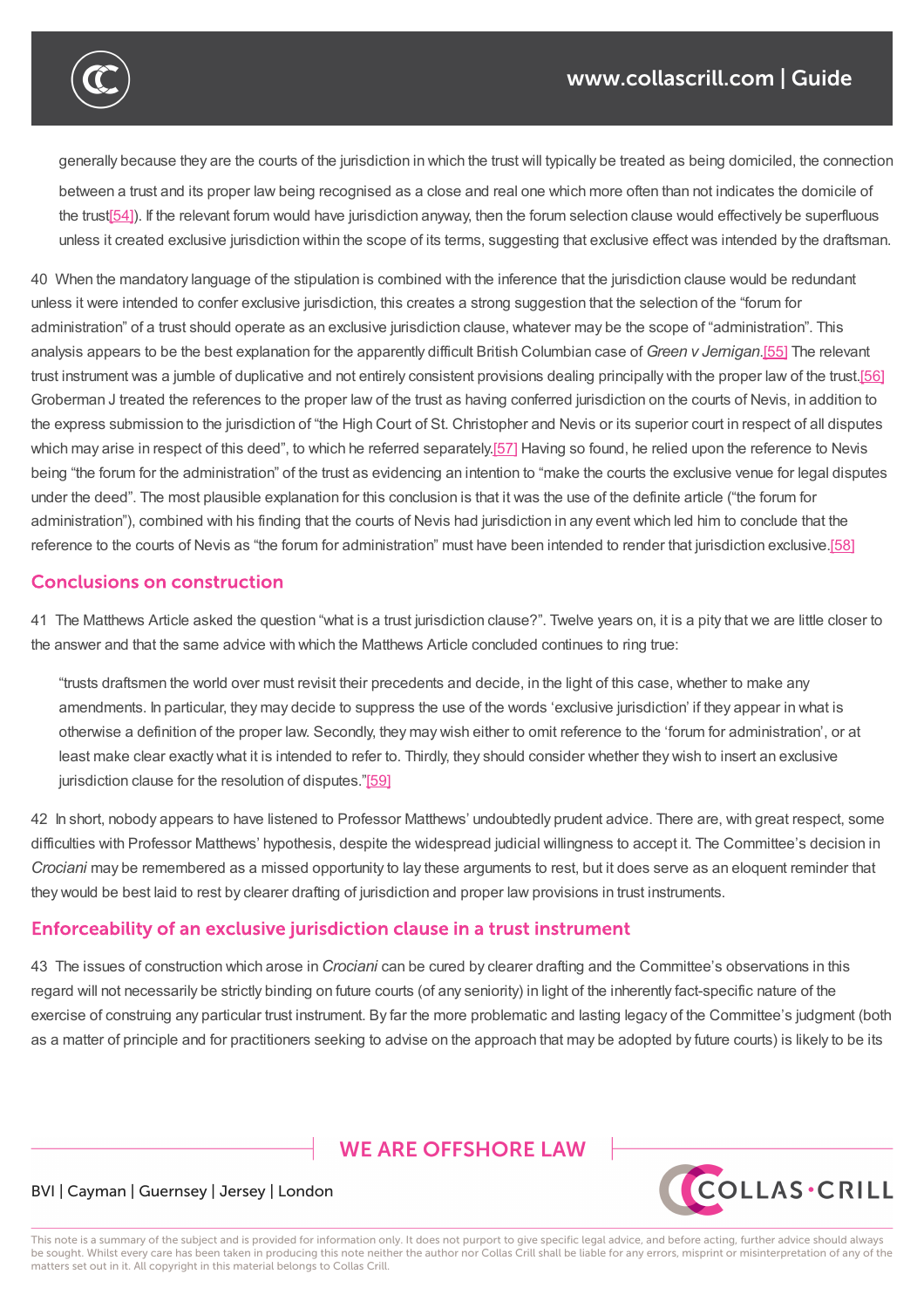

remarks in relation to the enforcement of exclusive jurisdiction clauses in trust instruments.

44 A preliminary point arises from the fact that this was an application for a stay on the grounds of *forum non conveniens*, not a question of jurisdiction.[60] Ordinarily, this is a distinction of some substance because the burden of proof is different—where a plaintiff seeks service out of the jurisdiction, he must positively show that Jersey is the most appropriate forum in which to resolve his claims; where a defendant seeks a stay on the grounds of *forum non conveniens*, it is he who must show that there exists another court of competent jurisdiction [whic](https://www.collascrill.com/knowledge-documents/guides/dr-trusts-on-tour-jurisdiction-clauses-in-trust-instruments/?altTemplate=pdfDocument#_ftn60)h is clearly or distinctly the more appropriate forum for the resolution of the dispute (or, negatively, that the Royal Court is *not* the most appropriate forum for the determination of the plaintiff's claims). In many cases this may not matter, but the location of the burden might make the difference where the application is finely balanced. With the introduction of an exclusive jurisdiction clause, however, the distinction becomes virtually illusory (at least in contractual cases) because in either circumstance, the presumption is that the court will give effect to the clause (either by exercising its discretion to grant the stay, or by declining a discretionary order permitting service out of the jurisdiction) such that, even where the defendant seeks a stay on the grounds of *forum non conveniens*, the burden effectively shifts to the plaintiff seeking to sue in breach of the clause to show why it should not be enforced.

as a matter of principle and for practitioners seeking to advise on the approach that may be adopted by future courts) is likely to be its

45 That is the position in relation to contractual jurisdiction clauses, so the question that arose in *Crociani* was whether it should be the same in relation to trust jurisdiction clauses. The Royal Court took a curious approach, which both the Court of Appeal and the Committee agreed was erroneous, by which it simply applied what might be described as a "pure" *Spiliada*[61] approach in which the existence of an exclusive jurisdiction clause was simply treated as one of the factors which ought to be weighed in deciding whether the interests of justice required a stay to be granted so that the action could continue elsewhere; it was given no precedence. It appears to have been common ground before the Committee that this was not correct, and that there should neverthele[ss](https://www.collascrill.com/knowledge-documents/guides/dr-trusts-on-tour-jurisdiction-clauses-in-trust-instruments/?altTemplate=pdfDocument#_ftn61) be a presumption that an exclusive jurisdiction clause in a trust instrument will be enforced. The real question, therefore, was how easily that presumption could be displaced by the party seeking to sue in breach of the clause.

46 On this issue, the Committee held (at [35] of its judgment) that—

"it should be less difficult for a beneficiary to resist the enforcement of an exclusive jurisdiction clause in a trust deed than for a contracting party to resist the enforcement of such a clause in a contract. The Board is of the opinion that in the case of a trust deed, the weight to be given to an exclusive jurisdiction clause is less than the weight to be given to such a clause in a contract. Given that a balancing exercise is involved, this could also be expressed by saying that the strength of the case that needs to be made out to avoid the enforcement of such a clause is less great where the clause is in a trust deed."

47 Two arguments were offered by way of rationale for this decision. First, it was said that the contractual paradigm of holding a contracting party to his bargain, including agreed stipulations as to the forum for the resolution of disputes arising from his contract, applies uneasily to the enforcement of an exclusive jurisdiction clause in a trust instrument, where a beneficiary is not a contracting party and there is no "bargain" in any meaningful sense.[62] The second was that, in the context of the enforcement of trust instruments but not in a contractual context, the court possessed an inherent jurisdiction to ensure that the trusts contained in the trust instrument are discharged in a manner which is in the general interest of the beneficiaries.[63]

48 These joint ideas were expressed at [36] of the Co[mmit](https://www.collascrill.com/knowledge-documents/guides/dr-trusts-on-tour-jurisdiction-clauses-in-trust-instruments/?altTemplate=pdfDocument#_ftn62)tee's judgment—

# **WE ARE OFFSHORE LAW**



#### BVI | Cayman | Guernsey | Jersey | London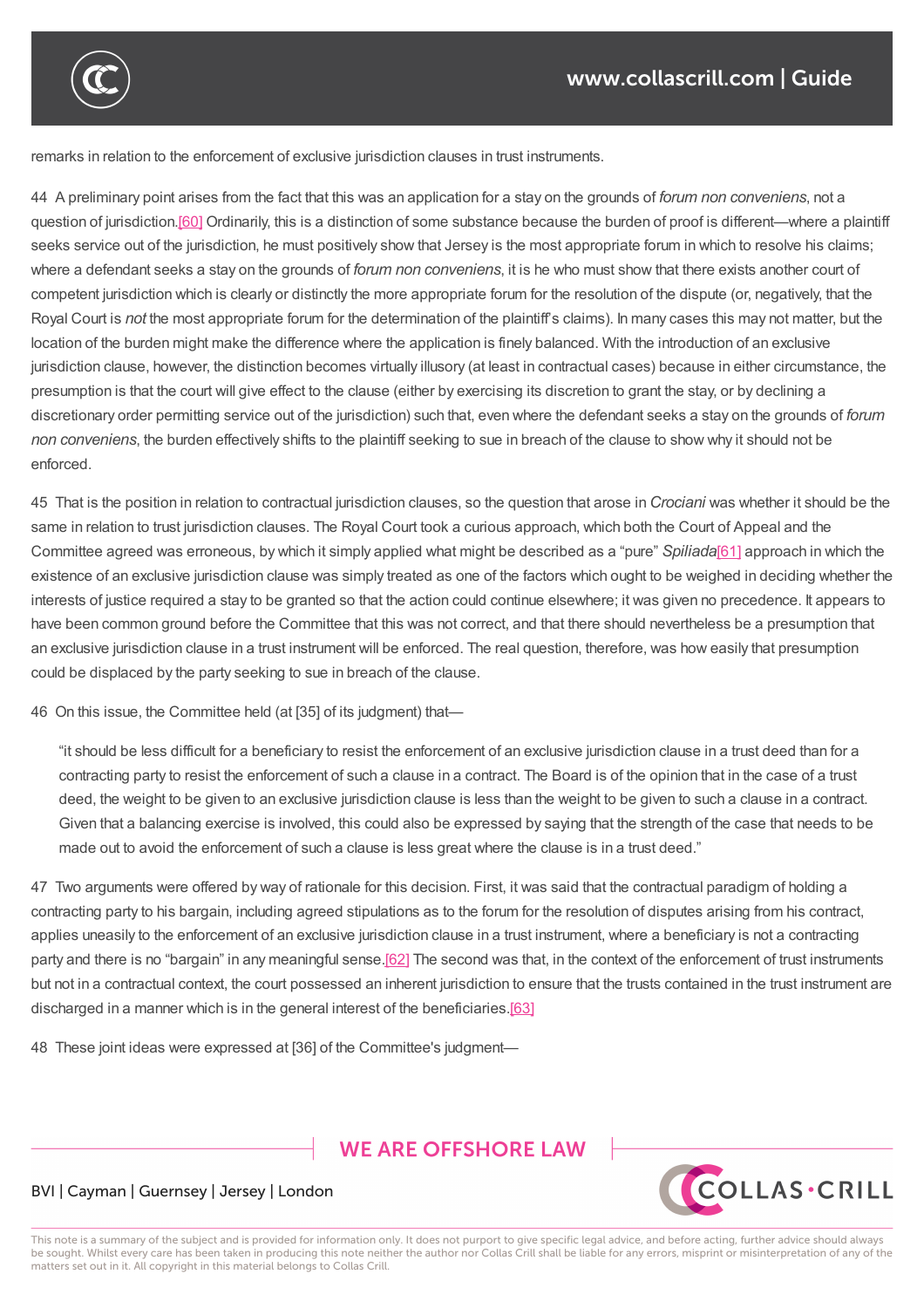

"In the case of a clause in a trust, the court is not faced with the argument that it should hold a contracting party to her contractual bargain. It is, of course, true that a beneficiary, who wishes to take advantage of a trust can be expected to accept that she is bound by the terms of the trust, but it is not a commitment of the same order as a contracting party being bound by the terms of a commercial contract. Where, as here (and as presumably would usually be the case), it is a beneficiary who wishes to avoid the clause and the trustees who wish to enforce it, one would normally expect the trustees to come up with a good reason for adhering to the clause, albeit that their failure to do so would not prevent them from invoking the presumption that the clause should be enforced. In the case of a trust, unlike a contract, the court has an inherent iurisdiction to supervise the administration of the trust see *e.g. Schmidt v Rosewood Trust Ltd* [2003] UKPC 26, [2003] 2 AC 709 para 51, where Lord Walker of Gestingthorpe referred to 'the court's inherent jurisdiction to supervise, and if necessary to intervene in, the administration of trusts'. This is not to suggest that a court has some freewheeling unfettered discretion to do whatever seems fair when it comes to trusts. However, what is clear is that the court does have a power to supervise the administration of trusts, primarily to protect the interests of beneficiaries, which represents a clear and, for present purposes, significant distinction between trusts and contracts."

applies uneasily to the enforcement of an exclusive jurisdiction clause instrument, where a beneficiary is not

49 It is submitted that, with the greatest of respect to their Lordships, there are some difficulties with the Committee's conclusions on this point.

50 First, the Committee appears to have assumed (as is apparent from the parenthesis beginning in the seventh line of the above extract) that it will usually be the beneficiaries of a trust against whom an exclusive jurisdiction clause is sought to be enforced. That is not necessarily an unsound assumption as far as it goes, but the Committee's reasoning was addressed almost entirely to the scenario in which an exclusive jurisdiction clause was invoked against a beneficiary. Its analysis dealt only with this factual scenario. Whilst it is not surprising that it should have done so given that this was the scenario with which it was faced, the difficulty is that the Committee went on to use it as the basis for much more general conclusions of principle. Some slight variations of the facts which obtained in *Crociani* would produce the result that enforcement of cl 12 could equally have been sought against parties other than the beneficiaries, thus undermining the premise from which the Committee's reasoning proceeded—

(a) Suppose, for instance, that the "transfer" between jurisdictions had happened in reverse and that the original trustee had been Appleby Mauritius. The trusteeship had transferred to BNP Jersey which, when it became apparent that the beneficiaries (the plaintiffs/respondents) were contemplating litigation, sought to commence defensive proceedings in Mauritius for declarations that there had been no breach of trust by its predecessor—in those circumstances, it would be the beneficiaries who one would expect would seek to enforce cl 12 against the new trustees (and, no doubt, also against the outgoing trustees);

(b) Equally, it is possible to conceive of circumstances in which it might be the new trustee who seeks to enforce such a clause against the outgoing trustee—suppose again that the original trustee had been Appleby Mauritius and that the trusteeship had transferred to BNP Jersey but that, this time, BNP Jersey, as successor trustee began making enquiries which suggested breach of trust claims were imminent against Appleby Mauritius, which issued protective proceedings in Mauritius; or

(c) Conversely, suppose that the "transfer" between jurisdictions had happened as it in fact happened (from Jersey to Mauritius) but that the beneficiaries (the plaintiffs/respondents) had been able to convince Appleby Mauritius that there had been wrongdoing by the outgoing trustees and that Appleby Mauritius ought to bring proceedings against them in Jersey on behalf of the Trust—in

# **WE ARE OFFSHORE I AW**



#### BVI | Cayman | Guernsey | Jersey | London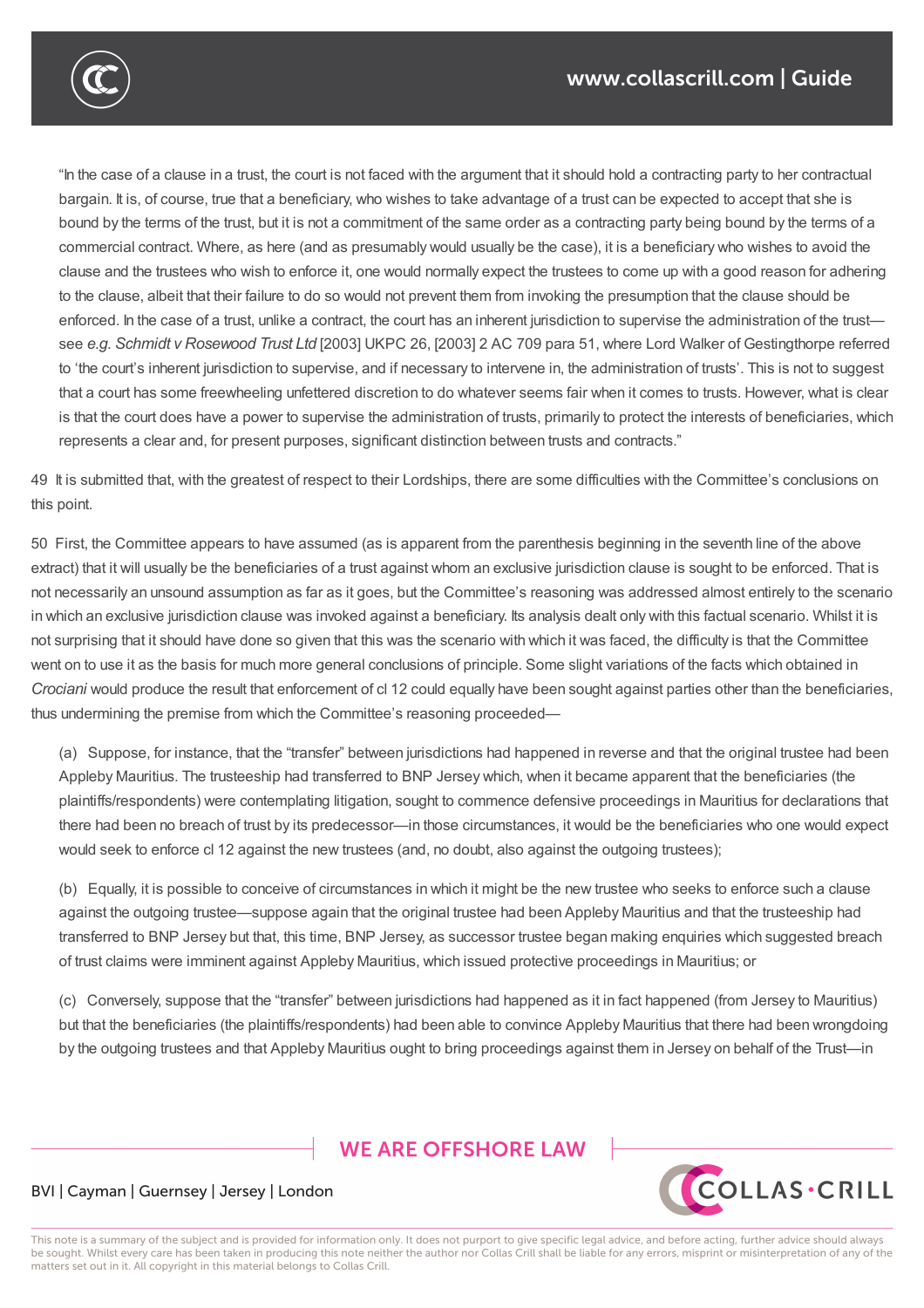that case, one would still expect the outgoing trustees to seek enforcement of cl 12 so that the dispute was heard in Mauritius, but

the potentially frustrated plaintiff would be the new trustee, Appleby Mauritius, and not the beneficiaries.

51 Once it is accepted that the litigant against whom enforcement of a clause in a trust instrument which purports to be an exclusive jurisdiction clause is sought may be a trustee (no explanation is offered for the assumption in the judgment (at [36]) that it will "usually" be a beneficiary), the Committee's reasoning in favour of a "lower" test begins to unravel. Depending upon the exact circumstances of the case, the issue of the court's inherent jurisdiction now may pull in the opposite direction (if the general interest of the beneficiaries favours enforcement of the clause against the trustee) and the "absence of bargain" argument becomes less persuasive.

52 For instance, the "absence of bargain" argument carries little force as against a trustee—

(a) Particularly in the case of the original trustee, it is possible to say in a very real sense that the original trustee has reached an express agreement with the settlor by which the original trustee should be held bound. The settlor, in the trust instrument, indicates the terms on which he proposes to convey the trust property to the trustee (of which an exclusive jurisdiction clause forms part) and the trustee, by accepting the conveyance of the property, agrees to be bound by and to discharge the obligations of the office he has accepted in accordance with those terms. The trustee has, at least in everyday parlance, agreed with the settlor that he will be bound by the terms of the trust instrument pursuant to which the trust property is conveyed to him. There can be little question that a trustee will be bound by stipulations in the trust instrument as to the manner in which beneficiaries are to receive their interest under the trust, or any stipulations as to when they may become entitled to do so. Why should his acceptance of an exclusive jurisdiction clause carry any less force?

(b) The case of a successor trustee is less straightforward. Although it is still true that a successor trustee accepts his office in the knowledge that the obligations of his office will be framed by the terms of the trust instrument (including an exclusive jurisdiction clause), there is no longer any privity between the successor trustee and the settlor so that it is not possible to say that the successor trustee directly agreed to the settlor's terms. However, the same is true of an assignee of the benefit of a contractual obligation, who remains bound by both an arbitration clause[64] or an exclusive jurisdiction clause[65] in the original contract in which the right of which he has taken an assignment was contained. The rationale in such cases is that the right assigned is impregnated with the same inherent conditions as to its enforcement that were contained in the original contract—that reasoning applies with equal force to a trustee who accepts the appoi[ntme](https://www.collascrill.com/knowledge-documents/guides/dr-trusts-on-tour-jurisdiction-clauses-in-trust-instruments/?altTemplate=pdfDocument#_ftn64)nt from a prior trustee who did, in [fact,](https://www.collascrill.com/knowledge-documents/guides/dr-trusts-on-tour-jurisdiction-clauses-in-trust-instruments/?altTemplate=pdfDocument#_ftn65) reach an agreement with the settlor as to the manner in which the trust was to be enforced (including the courts which were to have jurisdiction to do so).

53 Even as against a beneficiary, however, it is possible to undermine the proposition that an exclusive jurisdiction clause should be less readily enforced against him because he has not "agreed" to it. To the extent that there ever is an "agreement" between a trustee (even a successor trustee) and the settlor, the beneficiary is a stranger to that agreement. Yet he is still, in a loose sense, bound by it because his interest in the trust property only arises as a result of the terms of the "agreement" between settlor and trustee (namely the trust instrument). Thus, even a beneficiary is, albeit in an indirect sense, bound by the "agreement" between the settlor and the trustee because he accepts the benefit of the settlor's bounty subject to whatever conditions are expressed in the trust instrument.[66]

54 It must, however, be acknowledged that the language of benefit and burden can only carry the enquiry so far. Whilst it is possible to

**WE ARE OFFSHORE LAW** 



#### BVI | Cayman | Guernsey | Jersey | London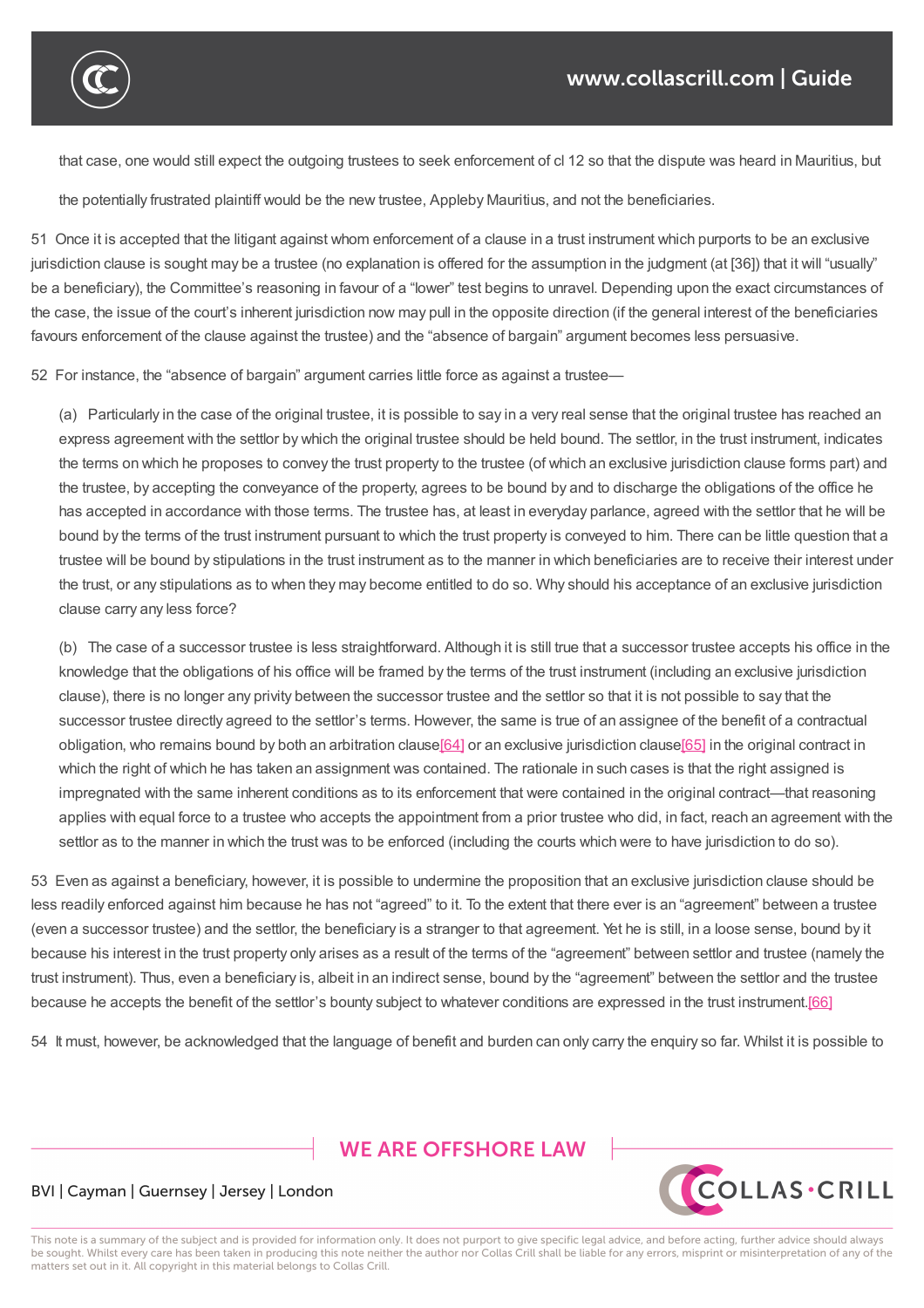

describe an exclusive jurisdiction clause in a trust instrument as part of an "agreement" between settlor and trustee, the "burden" of that restriction confers no "benefit" upon the settlor by its enforcement (other than that the settlor's wish is respected). Similarly, although a beneficiary can be said to accept the "benefit" of the settlor's bounty subject to whatever terms the settlor has seen fit to impose, it is slightly awkward to describe those terms as imposing a "burden" on a beneficiary seeking to claim a windfall by virtue of his interest under the trust. In short, the contractual paradigm has become inappropriate.

54 It must, however, be acknowledged that the language of benefit and burden can only carry the enquiry so far. Whilst it is possible to

55 This gives rise to the anterior question of whether the traditional, inherently contractual reasoning is appropriate at all in the context of litigation concerning a trust. Most of the authorities adopt the contractual language of enforcing a bargain amongst the parties.[67] So too the Committee.[68] But it is not clear that the judicial persistence in seeking to force the enforcement of exclusive jurisdiction clauses in trust instruments into a contractual paradigm is appropriate. Whilst the proposition that the courts will give effect to jurisdiction stipulations in trust instruments is probably now beyond any real challenge (given the growing jurisprudence on the q[uestio](https://www.collascrill.com/knowledge-documents/guides/dr-trusts-on-tour-jurisdiction-clauses-in-trust-instruments/?altTemplate=pdfDocument#_ftn67)n of *when* they should do [so,](https://www.collascrill.com/knowledge-documents/guides/dr-trusts-on-tour-jurisdiction-clauses-in-trust-instruments/?altTemplate=pdfDocument#_ftn68) including the judgments of all three courts which considered the question in the *Crociani* litigation[69]), the question of *why* such clauses ought to be enforced has been the subject of precious little detailed analysis.

56 This is not solely the province of academia—if the authorities do not speak with one voice on the question of *why* an exclusive jurisdiction clause in a trust instrument ought to be enforced, how can we expect a coherent answer to the question of *when* it [sho](https://www.collascrill.com/knowledge-documents/guides/dr-trusts-on-tour-jurisdiction-clauses-in-trust-instruments/?altTemplate=pdfDocument#_ftn69)uld not? The Committee cannot be criticised for making observations as to the apparent differences between the contractual paradigm on the one hand, and the relationship between the parties to a trust instrument and the beneficiaries of the trust on the other—the flaw in the Committee's reasoning was in failing to recognise that there may be a different reason, other than the enforcement of a "bargain", to enforce an exclusive jurisdiction clause in a trust instrument.

57 One such reason may be out of respect for settlor autonomy. It is, after all, the settlor who has chosen to entrust his assets to the trustee (who, these days, may often expect to receive remuneration for so acting) with the intention that the trustee should hold and deal with those assets for the benefit of those whom the settlor has decided should be entitled to benefit from them and on the terms the settlor has decided that they should so benefit. Thus, if a settlor provides that a beneficiary is to benefit in a prescribed proportion from the trust assets, but only upon reaching the age of 21 years, the beneficiary cannot call for a distribution of "his" share of the property to him until he reaches the age of 21 years. He benefits from the settlor's bounty subject to the terms of the trust instrument. Similarly, a settlor may provide for the forfeiture of a beneficiary's interest (even a beneficiary previously absolutely entitled under the terms of the trust) upon the occurrence of certain events.[70] In both of those cases, the right of the beneficiary to assert his interest under the trust is curtailed by the terms of the trust instrument. If it is sufficient for the enforcement of these provisions according to their terms that the settlor intended the beneficiaries' interest to take effect subject to them, why should a jurisdiction clause be treated any differently? The settlor has, equally, specified either a [for](https://www.collascrill.com/knowledge-documents/guides/dr-trusts-on-tour-jurisdiction-clauses-in-trust-instruments/?altTemplate=pdfDocument#_ftn70)um for the resolution of disputes or a mechanism by which that forum is to be identified.[71]

58 It is, therefore, submitted that the contractual analysis of "enforcing a bargain" is not appropriate in the trust context. The court enforces other provisions of a trust instrument because they represent the terms upon which the settlor settled his property on tr[ust,](https://www.collascrill.com/knowledge-documents/guides/dr-trusts-on-tour-jurisdiction-clauses-in-trust-instruments/?altTemplate=pdfDocument#_ftn71) not because of any implied bargain between the settlor and the first trustee(s). The same rationale applies to the enforcement of an exclusive jurisdiction clause in a trust instrument, which should ordinarily be enforced according to its terms (subject to the ordinary judicial discretion which exists under the rules of private international law to require that a dispute is resolved elsewhere than in the specified forum if the circumstances of the case so require).

# **WE ARE OFFSHORE LAW**



#### BVI | Cayman | Guernsey | Jersey | London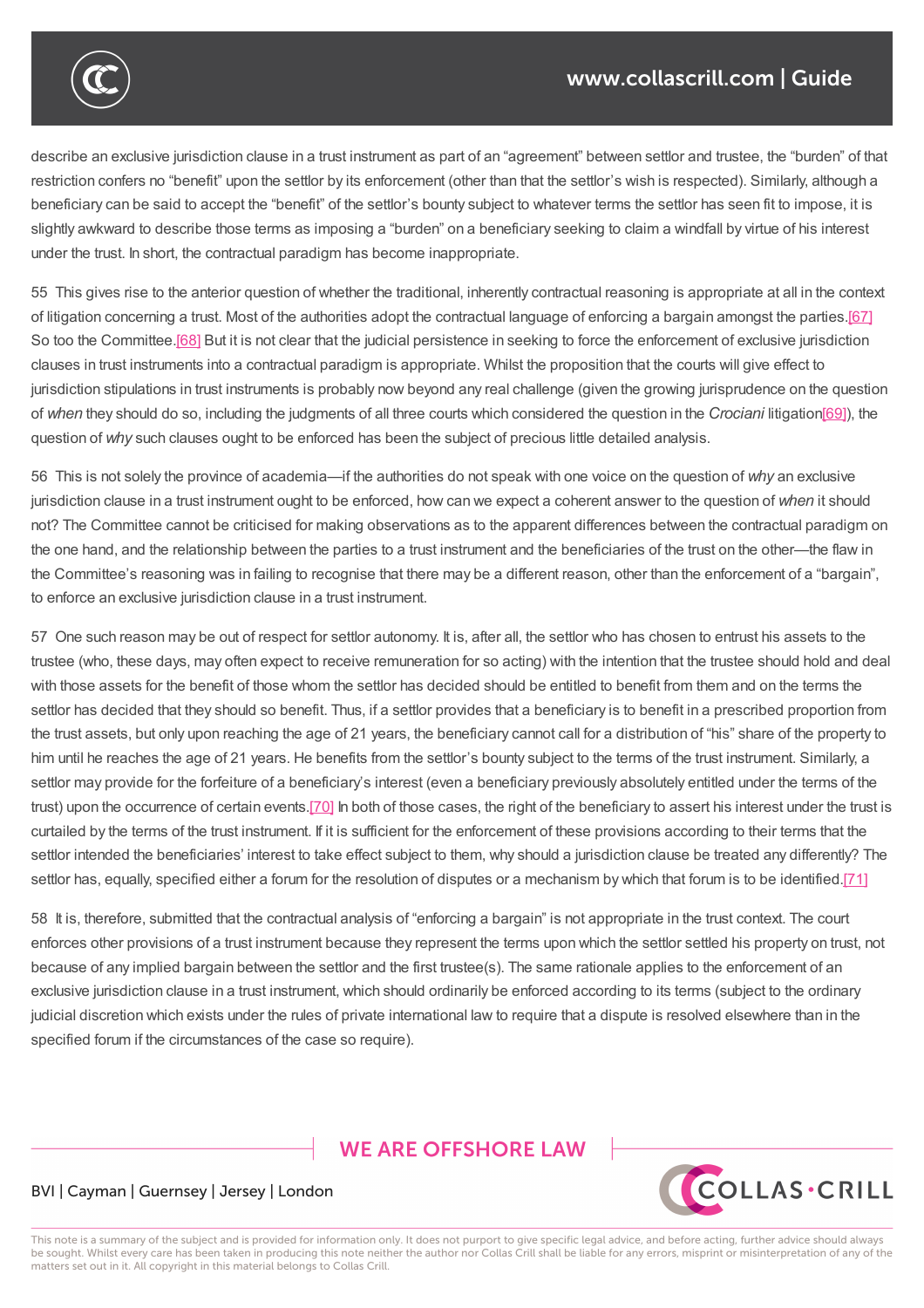

specified forum if the circumstances of the case so require).

59 Turning to the second element of the Committee's reasoning, it is not easy to see what difference the existence of the court's

inherent jurisdiction should make to this question. There is no question that, if art 5 of the Trusts (Jersey) Law 1984 is engaged, the Royal Court has jurisdiction regardless of the terms of the relevant trust instrument. But that does not preclude the application of the usual rules as to whether the Royal Court should exercise that jurisdiction, or whether it should decline to exercise it in favour of the specified forum.

60 Furthermore, the authority referred to (the *Schmidt v Rosewood* case,[72] in which the Privy Council referred to "the court's inherent jurisdiction to supervise, and if necessary to intervene in, the administration of trusts") arose in an entirely different context. In that case, the question was whether a person seeking the disclosure of trust information from a trust needed to have a proprietary interest in the trust property in order to call for trust information, in circumstances when the [di](https://www.collascrill.com/knowledge-documents/guides/dr-trusts-on-tour-jurisdiction-clauses-in-trust-instruments/?altTemplate=pdfDocument#_ftn72)sclosure was being sought in order to investigate alleged breaches of duty by the trustee. The answer given was that, in these circumstances, the better view was that the court had a jurisdiction to order the provision of such information as part of a general jurisdiction to supervise and intervene in the proper administration of the trust. In other words, the court's intervention in the affairs of the trust was justified in order to prevent maladministration of the trust going undetected or uncorrected. It is difficult to see how this jurisdiction to intervene against potential breaches of duty would justify a court's decision to derogate from the terms of the trust instrument, since the question of whether an exclusive jurisdiction clause ought to be enforced is separate from the question of whether there may have been a breach of duty and whether action needs to be taken to investigate or correct any such breach. As the Committee rightly recognised, the jurisdiction referred to in *Schmidt v Rosewood* is not "some unfettered, freewheeling discretion to do whatever seems fair".[73]

61 The most that can perhaps be said is that the court's inherent jurisdiction might justify it declining to enforce an exclusive jurisdiction clause if it appeared from the circumstances of the case that this was necessary to safeguard the proper administration of the trust (such as if, for instance, the speed of justice in the contractually mand[ated](https://www.collascrill.com/knowledge-documents/guides/dr-trusts-on-tour-jurisdiction-clauses-in-trust-instruments/?altTemplate=pdfDocument#_ftn73) forum was such that it would be too late by the time the matter were resolved there).[74] Those are, however, matters to which the court would in any event be entitled to have regard in exercising its discretion to override an exclusive jurisdiction clause in a contract—the overlay of the Royal Court's inherent jurisdiction in respect of trusts does not necessarily add to or alter the nature of that discretion so as to require a different test in the context of a trust instrument than that whi[ch](https://www.collascrill.com/knowledge-documents/guides/dr-trusts-on-tour-jurisdiction-clauses-in-trust-instruments/?altTemplate=pdfDocument#_ftn74) obtains in a contractual context.

62 There is a further, practical difficulty—there is no explanation in the Committee's judgment of the extent to which the case against the enforcement of an exclusive jurisdiction clause in a trust instrument may be "less strong" in order to resist its enforcement. This will almost certainly give rise to difficulties in its application. In the context of exclusive jurisdiction clauses in contracts, there is already some difficulty in the practical application of the various phrases deployed by courts to explain the circumstances in which an exclusive jurisdiction clause can be displaced, [75] but at least these can be reconciled within the complimentary proposition that such a clause will "ordinarily" be enforced.[76] The ground is now less certain in the context of an exclusive jurisdiction clause in a trust instrument. Are we now to guide ourselves by the maxim that exclusive jurisdiction clauses in trust instruments will "sometimes", perhaps even "often" be enforced? Is the test for whether [such](https://www.collascrill.com/knowledge-documents/guides/dr-trusts-on-tour-jurisdiction-clauses-in-trust-instruments/?altTemplate=pdfDocument#_ftn75) a clause ought to be displaced in the circumstances whether "good" or "cogent" reasons can be shown for doing so?

63 The Committee's judgment contains little guidance on this point. In applying the "lower" test, the Committee simply referred to five

# **WE ARE OFFSHORE LAW**



#### BVI | Cayman | Guernsey | Jersey | London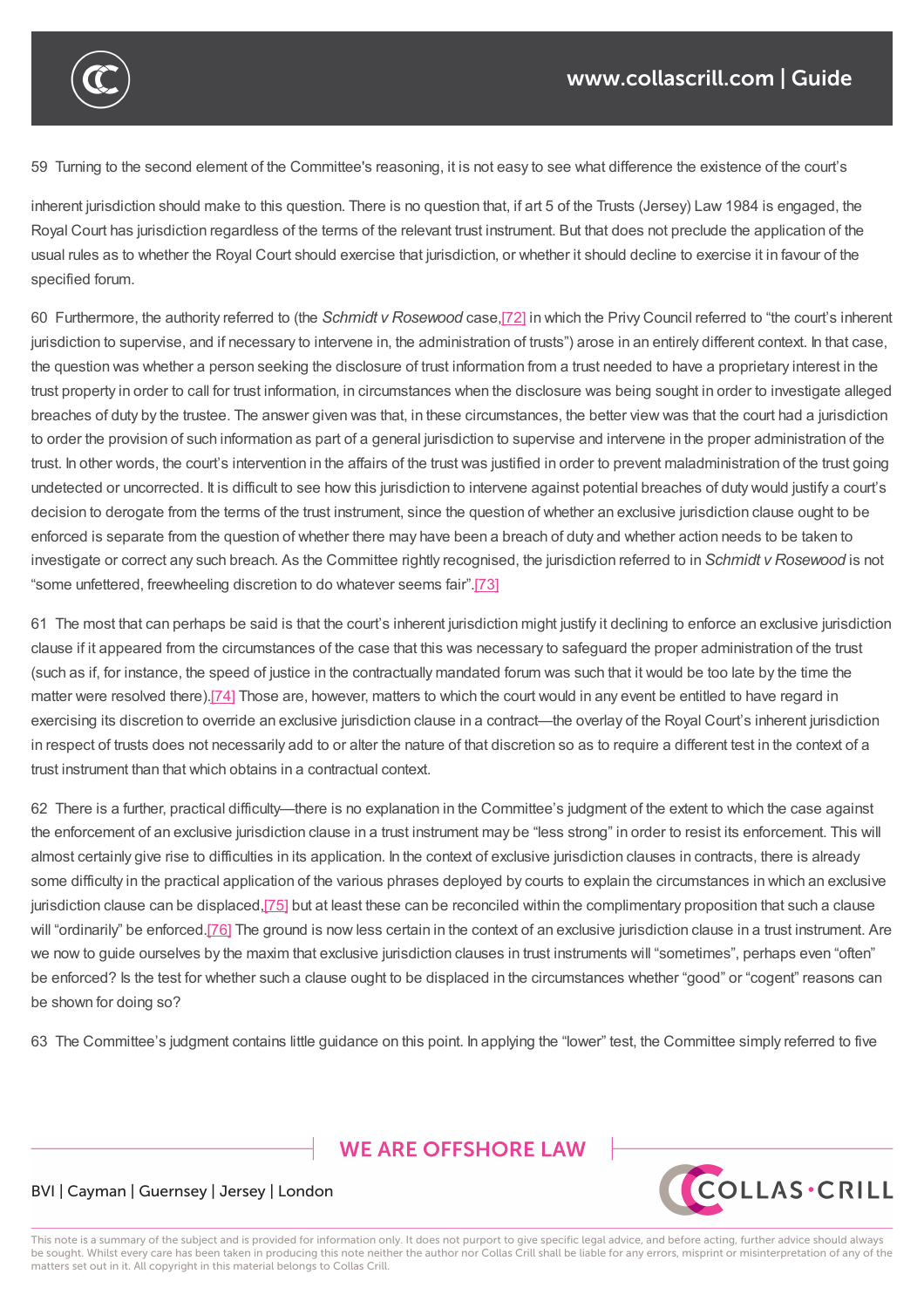

factors which it held suggested that the more appropriate forum for the resolution of the dispute was the Jersey courts,[77] and noted that the one factor relied upon positively by the appellants in favour of Mauritius (other than cl 12) was unimpressive and added little to the case for enforcing the clause.[78] It is striking that five of the eight reasons canvassed by the Royal Court,[79] which found that there were "exceptionalcircumstances" in the present case so as to justify displacing cl 12 if, in fact, it was to be treated as [an](https://www.collascrill.com/knowledge-documents/guides/dr-trusts-on-tour-jurisdiction-clauses-in-trust-instruments/?altTemplate=pdfDocument#_ftn77) exclusive jurisdiction clause<sup>[80]</sup> were also relied upon by the Committee. Thus it is not clear whether, in the Committee's judgment, the "higher" test would have been satisfied a[nywa](https://www.collascrill.com/knowledge-documents/guides/dr-trusts-on-tour-jurisdiction-clauses-in-trust-instruments/?altTemplate=pdfDocument#_ftn78)y or, to put it another way, whether and to what extent the application of [the](https://www.collascrill.com/knowledge-documents/guides/dr-trusts-on-tour-jurisdiction-clauses-in-trust-instruments/?altTemplate=pdfDocument#_ftn79) "lower" test made any difference to the Committee's conclusion. We are, thus, none the wiser as to the impact in practice of the "lower" test which the Committee found [oug](https://www.collascrill.com/knowledge-documents/guides/dr-trusts-on-tour-jurisdiction-clauses-in-trust-instruments/?altTemplate=pdfDocument#_ftn80)ht to be applied to exclusive jurisdiction clauses in trust instruments.

63 The Committee's judgment contains little guidance on this point. In applying the "lower" test, the Committee simply referred to five

#### **Conclusions on enforceability**

64 There are, therefore, good reasons for doubting the soundness and practicability of the Committee's decision in relation to the enforcement of exclusive jurisdiction clauses in trust instruments. It is respectfully submitted that the Committee's *obiter* remarks should not be allowed to set the courts on a course which can only lead to confusion arising from narrow and largely academic distinctions which create substantial difficulties in their application.

65 On the contrary, the approach of the Court of Appeal[81] in equating the test in relation to exclusive jurisdiction clauses in trust instruments with that applicable to such clauses in contracts is to be preferred. As the Court of Appeal rightly observed, whilst it is correct that in a trusts context there is no "bargain" in the ordinary sense to enforce, that is for present purposes a distinction which makes no difference. This is because the better ration[ale](https://www.collascrill.com/knowledge-documents/guides/dr-trusts-on-tour-jurisdiction-clauses-in-trust-instruments/?altTemplate=pdfDocument#_ftn81) for enforcing an exclusive jurisdiction clause in a trust instrument has nothing to do with the enforcement of a bargain and instead arises from the principle of settlor autonomy. Courts are thus freed from the analytical straitjacket of the contractual reasoning that has so far governed their reasoning, enabling them to enforce exclusive jurisdiction clauses in the same way as they would any other stipulation in a trust instrument which purported to define the terms subject to which the beneficiaries of the trust are to benefit from the settlor's bounty.

Gareth Jones is an English solicitor practicing as an Associate in the Dispute Resolution department of Collas Crill in Jersey. He acts primarily in high value international trust disputes (for trustees and for beneficiaries) and in complex commercial disputes, has *experience in contentious regulatory matters and planning appeals and also advises on non-contentious and contentious employment matters.*

- [1] Reported at 2013 (2) JLR 369.
- [2] Whose residence was not material to the questions before the Committee.
- [\[3\]](https://www.collascrill.com/knowledge-documents/guides/dr-trusts-on-tour-jurisdiction-clauses-in-trust-instruments/?altTemplate=pdfDocument#_ftnref1) The wording of the clause in question in the *Crociani* case followed the trend for obscurity.
- [\[4\]](https://www.collascrill.com/knowledge-documents/guides/dr-trusts-on-tour-jurisdiction-clauses-in-trust-instruments/?altTemplate=pdfDocument#_ftnref2) [2014] UKPC 40, [31].
- [\[5\]](https://www.collascrill.com/knowledge-documents/guides/dr-trusts-on-tour-jurisdiction-clauses-in-trust-instruments/?altTemplate=pdfDocument#_ftnref3) It is worth noting in passing that it does not seem to have been in dispute that, assuming the validity of the 2012 Retirement, cl 12

# **WE ARE OFFSHORE LAW**



#### BVI | Cayman | Guernsey | Jersey | London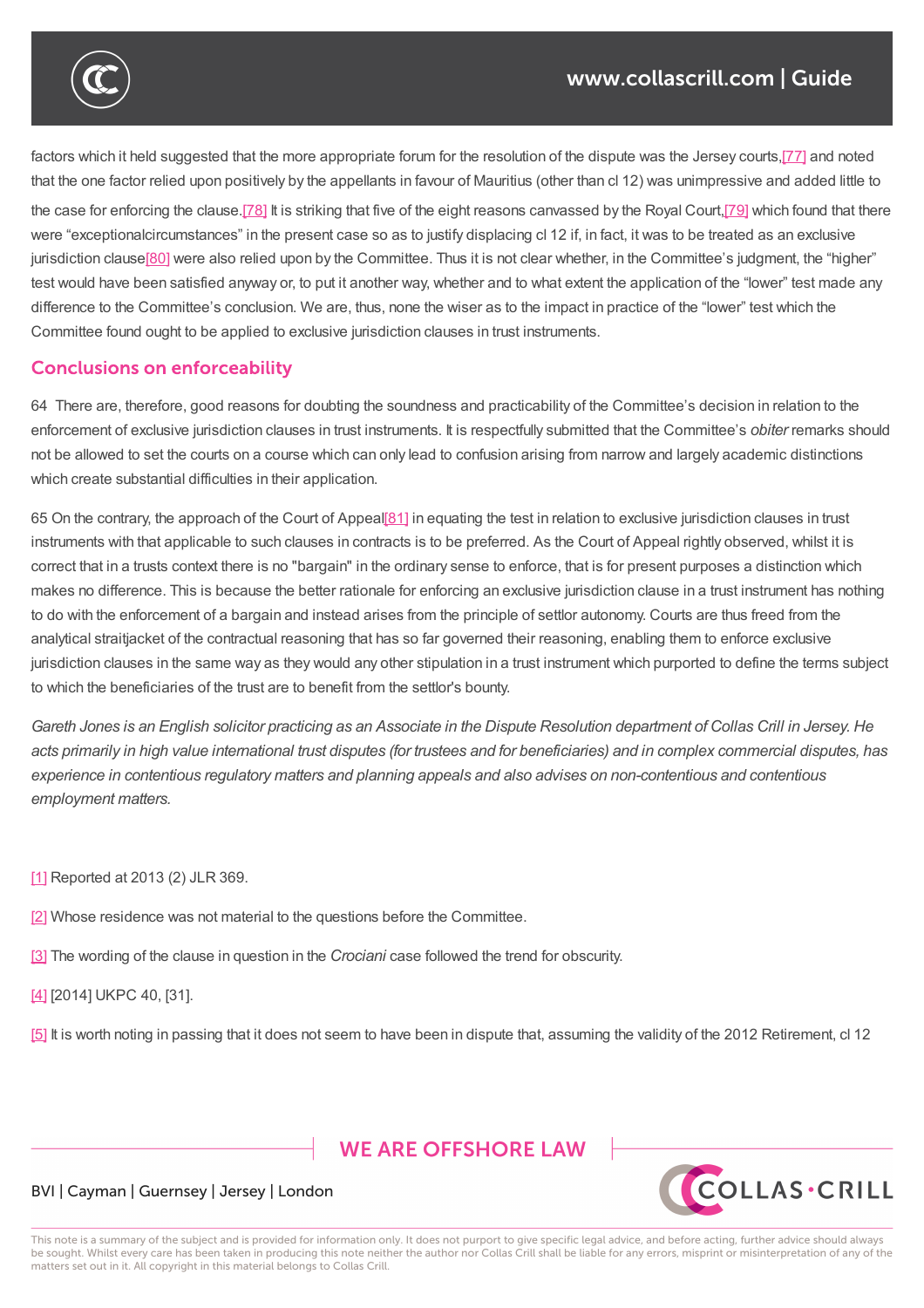

#### www.collascrill.com | Guide

had been effective to change the proper law of the Grand Trust to the laws of Mauritius from the date of its execution onwards. On that basis, it appears that the clause ought to have been construed in accordance with Mauritian law and not Jersey law, though the point is

[5] It is worth noting in passing that it does not seem to have been in dispute that, assuming the validity of the 2012 Retirement, cl 12

a largely empty one since neither party sought to adduce any evidence that there is any material difference between the two laws as to the construction of trust instruments.

[6] [2014] UKPC40, [23]–[24].

[7] Reference was made at [25] to the absence of any equivalent jurisdiction stipulation in cl 15 of the Trust Agreement, which set out the proper law of the Trust when it was first settled, and at [26] to the apparently surprising results which might flow from the appellants' [co](https://www.collascrill.com/knowledge-documents/guides/dr-trusts-on-tour-jurisdiction-clauses-in-trust-instruments/?altTemplate=pdfDocument#_ftnref6)nstruction of cl 12 (as to the trustees' residual power to reinstate of Bahamian law which, if exercised, would leave the Mauritian [co](https://www.collascrill.com/knowledge-documents/guides/dr-trusts-on-tour-jurisdiction-clauses-in-trust-instruments/?altTemplate=pdfDocument#_ftnref7)urts with exclusive jurisdiction notwithstanding an inconsistent proper law provision).

[8] [2014] UKPC 40, [26].

[9] [2014] JCA 089, [66(ii)].

[\[10](https://www.collascrill.com/knowledge-documents/guides/dr-trusts-on-tour-jurisdiction-clauses-in-trust-instruments/?altTemplate=pdfDocument#_ftnref8)] *Commr of Stamp Duties (Queensland) v Livingston* [1965] AC 694.

[\[11](https://www.collascrill.com/knowledge-documents/guides/dr-trusts-on-tour-jurisdiction-clauses-in-trust-instruments/?altTemplate=pdfDocument#_ftnref9)] This was the conclusion of the Jersey Court of Appeal in *Koonmen v Bender* [2002] JCA 218, [46].

[\[12\]](https://www.collascrill.com/knowledge-documents/guides/dr-trusts-on-tour-jurisdiction-clauses-in-trust-instruments/?altTemplate=pdfDocument#_ftnref10) [2014] UKPC 40, [27].

[\[13\]](https://www.collascrill.com/knowledge-documents/guides/dr-trusts-on-tour-jurisdiction-clauses-in-trust-instruments/?altTemplate=pdfDocument#_ftnref11) [2002] JCA 218, [47].

[\[14\]](https://www.collascrill.com/knowledge-documents/guides/dr-trusts-on-tour-jurisdiction-clauses-in-trust-instruments/?altTemplate=pdfDocument#_ftnref12) See para 31(c), below.

[\[15\]](https://www.collascrill.com/knowledge-documents/guides/dr-trusts-on-tour-jurisdiction-clauses-in-trust-instruments/?altTemplate=pdfDocument#_ftnref13) *Re ATrust* [2012] SC (Bda) 72.

[\[16\]](https://www.collascrill.com/knowledge-documents/guides/dr-trusts-on-tour-jurisdiction-clauses-in-trust-instruments/?altTemplate=pdfDocument#_ftnref14) *Green v Jernigan* 2003 BCSC 1097.

[\[17\]](https://www.collascrill.com/knowledge-documents/guides/dr-trusts-on-tour-jurisdiction-clauses-in-trust-instruments/?altTemplate=pdfDocument#_ftnref15) [2002] JCA 218.

[\[18\]](https://www.collascrill.com/knowledge-documents/guides/dr-trusts-on-tour-jurisdiction-clauses-in-trust-instruments/?altTemplate=pdfDocument#_ftnref16) [2012] SC (Bda) 72, [64].

[\[19\]](https://www.collascrill.com/knowledge-documents/guides/dr-trusts-on-tour-jurisdiction-clauses-in-trust-instruments/?altTemplate=pdfDocument#_ftnref17) 2009 CILR 490.

[\[20\]](https://www.collascrill.com/knowledge-documents/guides/dr-trusts-on-tour-jurisdiction-clauses-in-trust-instruments/?altTemplate=pdfDocument#_ftnref18) Matthews, "What is a trust jurisdiction clause?"(2003) 7 Jersey Law Review232.

[\[21\]](https://www.collascrill.com/knowledge-documents/guides/dr-trusts-on-tour-jurisdiction-clauses-in-trust-instruments/?altTemplate=pdfDocument#_ftnref19) [2014] JCA 089, [92]. However, the Court of Appeal also accepted that this distinction was not always an easy one to draw (at [92]) [and](https://www.collascrill.com/knowledge-documents/guides/dr-trusts-on-tour-jurisdiction-clauses-in-trust-instruments/?altTemplate=pdfDocument#_ftnref20) effectively conceded that, in practice, the distinction was to a large extent formal as well as substantive (at [93]).

[\[22\]](https://www.collascrill.com/knowledge-documents/guides/dr-trusts-on-tour-jurisdiction-clauses-in-trust-instruments/?altTemplate=pdfDocument#_ftnref21) *Re AA, in re D Discretionary Trust* [2010] JRC 164, [30].

[23] [2014] UKPC 40, [17].

# **WE ARE OFFSHORE LAW**



#### BVI | Cayman | Guernsey | Jersey | London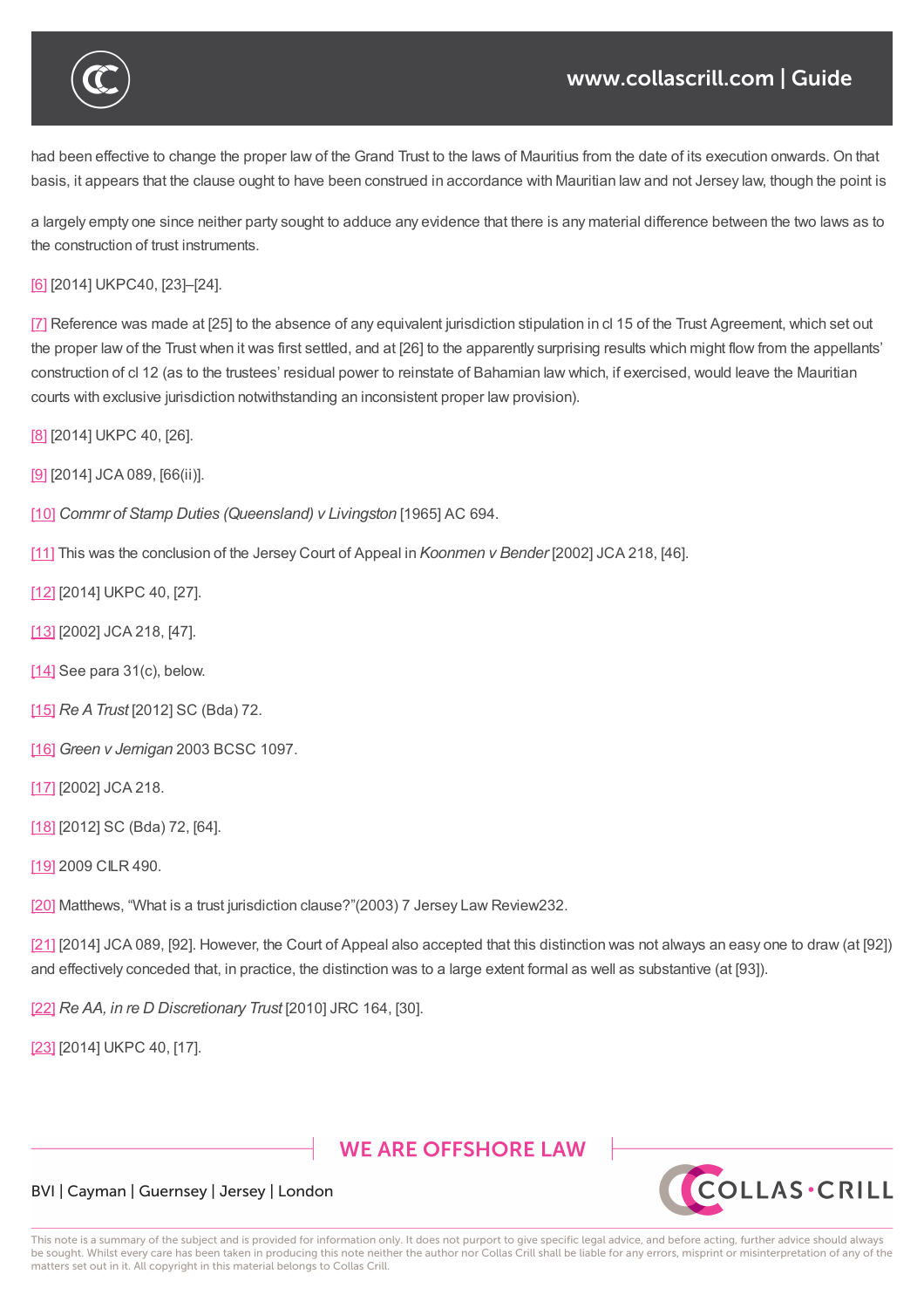

[24] *Ibid*, [19].

[25] *Ibid*, [20].

[\[26\]](https://www.collascrill.com/knowledge-documents/guides/dr-trusts-on-tour-jurisdiction-clauses-in-trust-instruments/?altTemplate=pdfDocument#_ftnref24) 2009 CILR 490.

[\[27\]](https://www.collascrill.com/knowledge-documents/guides/dr-trusts-on-tour-jurisdiction-clauses-in-trust-instruments/?altTemplate=pdfDocument#_ftnref25) *Ibid*, [13].

[\[28\]](https://www.collascrill.com/knowledge-documents/guides/dr-trusts-on-tour-jurisdiction-clauses-in-trust-instruments/?altTemplate=pdfDocument#_ftnref26) [2012] SC (Bda) 72.

[\[29\]](https://www.collascrill.com/knowledge-documents/guides/dr-trusts-on-tour-jurisdiction-clauses-in-trust-instruments/?altTemplate=pdfDocument#_ftnref27) [2012] SC (Bda) 72, [64]-[66].

[\[30\]](https://www.collascrill.com/knowledge-documents/guides/dr-trusts-on-tour-jurisdiction-clauses-in-trust-instruments/?altTemplate=pdfDocument#_ftnref28) [2002] JCA 218, [47].

[\[31\]](https://www.collascrill.com/knowledge-documents/guides/dr-trusts-on-tour-jurisdiction-clauses-in-trust-instruments/?altTemplate=pdfDocument#_ftnref29) The Committee simply doubted whether the use of the definite article before "forum for administration" was sufficiently clearly [expr](https://www.collascrill.com/knowledge-documents/guides/dr-trusts-on-tour-jurisdiction-clauses-in-trust-instruments/?altTemplate=pdfDocument#_ftnref30)essed to render any jurisdiction thereby conferred exclusive [2014] UKPC 40, [22].

[\[32\]](https://www.collascrill.com/knowledge-documents/guides/dr-trusts-on-tour-jurisdiction-clauses-in-trust-instruments/?altTemplate=pdfDocument#_ftnref31) 2009 CILR 490, [10]–[12].

[33] [2010] JRC 164, [31].

[\[34\]](https://www.collascrill.com/knowledge-documents/guides/dr-trusts-on-tour-jurisdiction-clauses-in-trust-instruments/?altTemplate=pdfDocument#_ftnref32) [2013] JRC 194A, [53]-[58].

[\[35\]](https://www.collascrill.com/knowledge-documents/guides/dr-trusts-on-tour-jurisdiction-clauses-in-trust-instruments/?altTemplate=pdfDocument#_ftnref33) [2014] JCA 089, [68] and [72]-[73].

[\[36\]](https://www.collascrill.com/knowledge-documents/guides/dr-trusts-on-tour-jurisdiction-clauses-in-trust-instruments/?altTemplate=pdfDocument#_ftnref34) *Re A*[2012] SC (Bda) 72, [66]–[67].

[\[37\]](https://www.collascrill.com/knowledge-documents/guides/dr-trusts-on-tour-jurisdiction-clauses-in-trust-instruments/?altTemplate=pdfDocument#_ftnref35) Matthews, at [21].

[\[38\]](https://www.collascrill.com/knowledge-documents/guides/dr-trusts-on-tour-jurisdiction-clauses-in-trust-instruments/?altTemplate=pdfDocument#_ftnref36) *Att-Gen v Campbell* (1872) LR 5 HL 524, *Att-Gen v Jewish Colonization Assoc* [1900] 1 QB 123, and *Commr of Stamp Duties [\(Que](https://www.collascrill.com/knowledge-documents/guides/dr-trusts-on-tour-jurisdiction-clauses-in-trust-instruments/?altTemplate=pdfDocument#_ftnref37)ensland) v Livingston* [1965] AC 694.

[\[39\]](https://www.collascrill.com/knowledge-documents/guides/dr-trusts-on-tour-jurisdiction-clauses-in-trust-instruments/?altTemplate=pdfDocument#_ftnref38) As in *Re C Trust* [2012] JRC 086B, [105].

[40] See, for example, *In re ATrust* [2012] JRC 066.

[\[41\]](https://www.collascrill.com/knowledge-documents/guides/dr-trusts-on-tour-jurisdiction-clauses-in-trust-instruments/?altTemplate=pdfDocument#_ftnref39) [2014] JCA 089, [91] and [92], citing Lightman J's decision in *Alsop Wilkinson v Neary* [1996] 1 WLR 1220.

[\[42\]](https://www.collascrill.com/knowledge-documents/guides/dr-trusts-on-tour-jurisdiction-clauses-in-trust-instruments/?altTemplate=pdfDocument#_ftnref40) Indeed, Lightman J went on to observe that "[t]he line between friendly and hostile litigation, which is relevant to the incidence of [cost](https://www.collascrill.com/knowledge-documents/guides/dr-trusts-on-tour-jurisdiction-clauses-in-trust-instruments/?altTemplate=pdfDocument#_ftnref41)s, is not always easy to draw . . .".

[\[43\]](https://www.collascrill.com/knowledge-documents/guides/dr-trusts-on-tour-jurisdiction-clauses-in-trust-instruments/?altTemplate=pdfDocument#_ftnref42) Matthews Article, at [22].

[44] [2014] JCA 089, [74]—see, for example, *Re Wrightson* [1908] 1 Ch 789, where it was held that in an administration action the

# **WE ARE OFFSHORE LAW**



#### BVI | Cayman | Guernsey | Jersey | London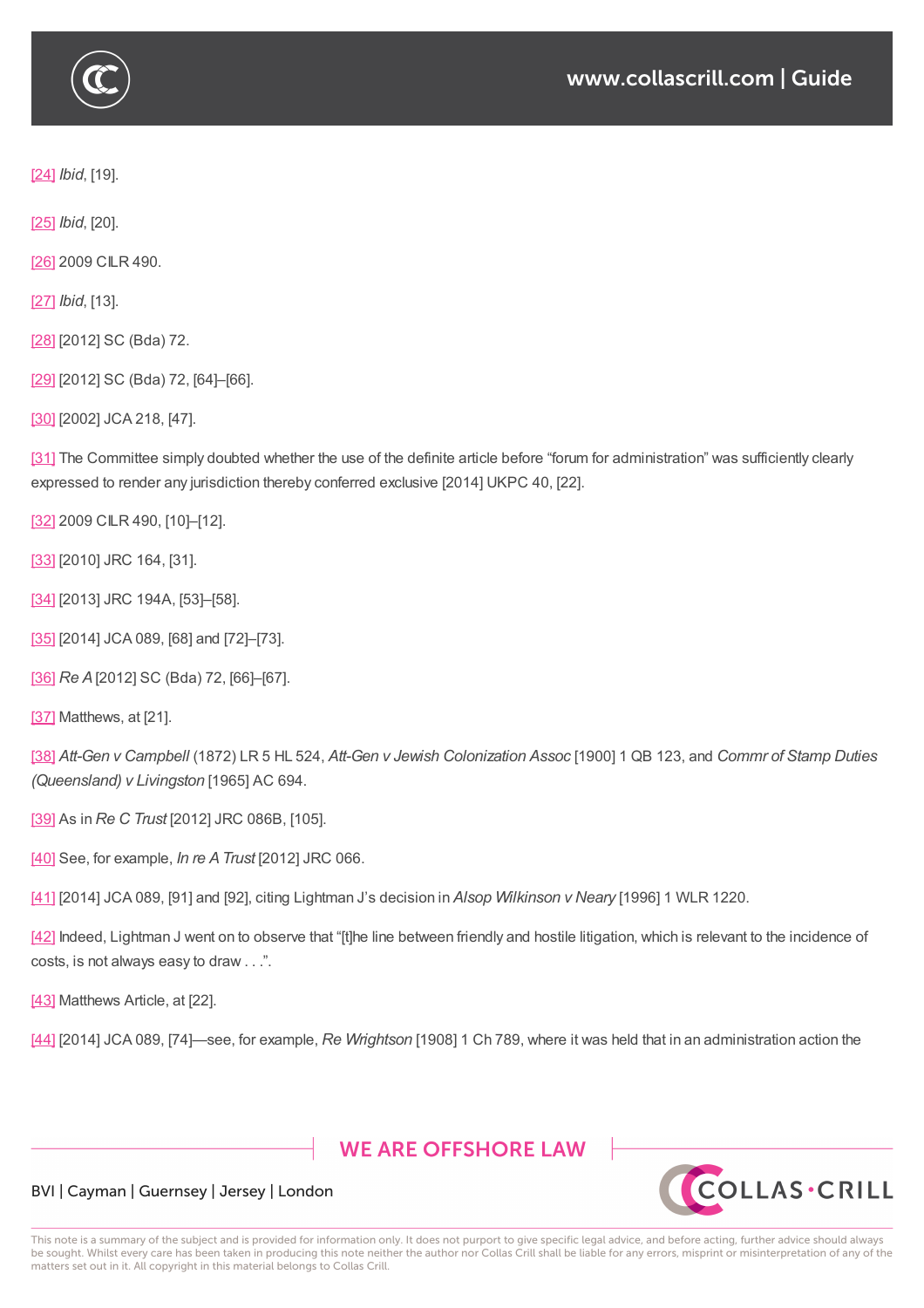

court had jurisdiction to remove trustees (at the instance of a beneficiary or of its own motion) if it considered such removal necessary for the preservation of the trust estate or the welfare of beneficiary(ies).

[44] [2014] JCA 089, [74]—see, for example, *Re Wrightson* [1908] 1 Ch 789, where it was held that in an administration action the

[45] This was also the conclusion of Kawaley CJ in *Re A* [2012] SC (Bda) 72, [68]–[69] who found, by reference to the domestic procedural rules applicable in Bermuda, that—

"[t]he better view is that a modern draftsman using the terms 'administration' in a trust forum clause does not have in mind now rare [adm](https://www.collascrill.com/knowledge-documents/guides/dr-trusts-on-tour-jurisdiction-clauses-in-trust-instruments/?altTemplate=pdfDocument#_ftnref45)inistration actions but, rather, is merely seeking to signify the administration of a trust in a general sense by the domiciliary courts of the trust."

[46] See [2013] JRC 194A, [50] (Royal Court) and [2014] JRC 089, [68] (Court of Appeal).

[47] [2010] JRC 164.

[\[48\]](https://www.collascrill.com/knowledge-documents/guides/dr-trusts-on-tour-jurisdiction-clauses-in-trust-instruments/?altTemplate=pdfDocument#_ftnref46) [2010] JRC 164, [26], [28]. In any event, it is equally apparent that he did not consider Jersey to be an appropriate forum—see [34] where Clyde-Smith Commr remarked *obiter* that he would have exercised his discretion not to give effect to the clause in the particular [circu](https://www.collascrill.com/knowledge-documents/guides/dr-trusts-on-tour-jurisdiction-clauses-in-trust-instruments/?altTemplate=pdfDocument#_ftnref47)mstances of the case because of uncontested evidence that Jersey law had been selected on tax advice only and the trust had [alwa](https://www.collascrill.com/knowledge-documents/guides/dr-trusts-on-tour-jurisdiction-clauses-in-trust-instruments/?altTemplate=pdfDocument#_ftnref48)ys been intended to be run from Guernsey by its Guernsey trustee.

[49] [2010] JRC 164, [33].

[50] [2010] JRC 164, [31].

[\[51\]](https://www.collascrill.com/knowledge-documents/guides/dr-trusts-on-tour-jurisdiction-clauses-in-trust-instruments/?altTemplate=pdfDocument#_ftnref49) [2014] UKPC 40, [22].

[\[52\]](https://www.collascrill.com/knowledge-documents/guides/dr-trusts-on-tour-jurisdiction-clauses-in-trust-instruments/?altTemplate=pdfDocument#_ftnref50) [2002] JCA 218, [48].

[\[53\]](https://www.collascrill.com/knowledge-documents/guides/dr-trusts-on-tour-jurisdiction-clauses-in-trust-instruments/?altTemplate=pdfDocument#_ftnref51) [2012] SC (Bda) 72, [62]-[64].

[\[54\]](https://www.collascrill.com/knowledge-documents/guides/dr-trusts-on-tour-jurisdiction-clauses-in-trust-instruments/?altTemplate=pdfDocument#_ftnref52) *Gomez v Gomez-Monche Vives* [2009] Ch 245, [63].

[\[55\]](https://www.collascrill.com/knowledge-documents/guides/dr-trusts-on-tour-jurisdiction-clauses-in-trust-instruments/?altTemplate=pdfDocument#_ftnref53) 2003 BCSC 1097.

[\[56\]](https://www.collascrill.com/knowledge-documents/guides/dr-trusts-on-tour-jurisdiction-clauses-in-trust-instruments/?altTemplate=pdfDocument#_ftnref54) In total, there were four, two of which appear to have been later additions—see 2003 BCSC 1097, [34]–[39].

[\[57\]](https://www.collascrill.com/knowledge-documents/guides/dr-trusts-on-tour-jurisdiction-clauses-in-trust-instruments/?altTemplate=pdfDocument#_ftnref55) 2003 BCSC 1097, [40].

[\[58\]](https://www.collascrill.com/knowledge-documents/guides/dr-trusts-on-tour-jurisdiction-clauses-in-trust-instruments/?altTemplate=pdfDocument#_ftnref56) In any event, it is clear from the rest of the judgment that the question of exclusivity did not matter because Groberman J was of the [view](https://www.collascrill.com/knowledge-documents/guides/dr-trusts-on-tour-jurisdiction-clauses-in-trust-instruments/?altTemplate=pdfDocument#_ftnref57) that the proper forum for the resolution of the claims were the courts of Nevis.

[\[59\]](https://www.collascrill.com/knowledge-documents/guides/dr-trusts-on-tour-jurisdiction-clauses-in-trust-instruments/?altTemplate=pdfDocument#_ftnref58) Matthews Article, at [33].

[60] The appellants having either been served as of right or submitted to the jurisdiction of the Royal Court.

# **WE ARE OFFSHORE LAW**



#### BVI | Cayman | Guernsey | Jersey | London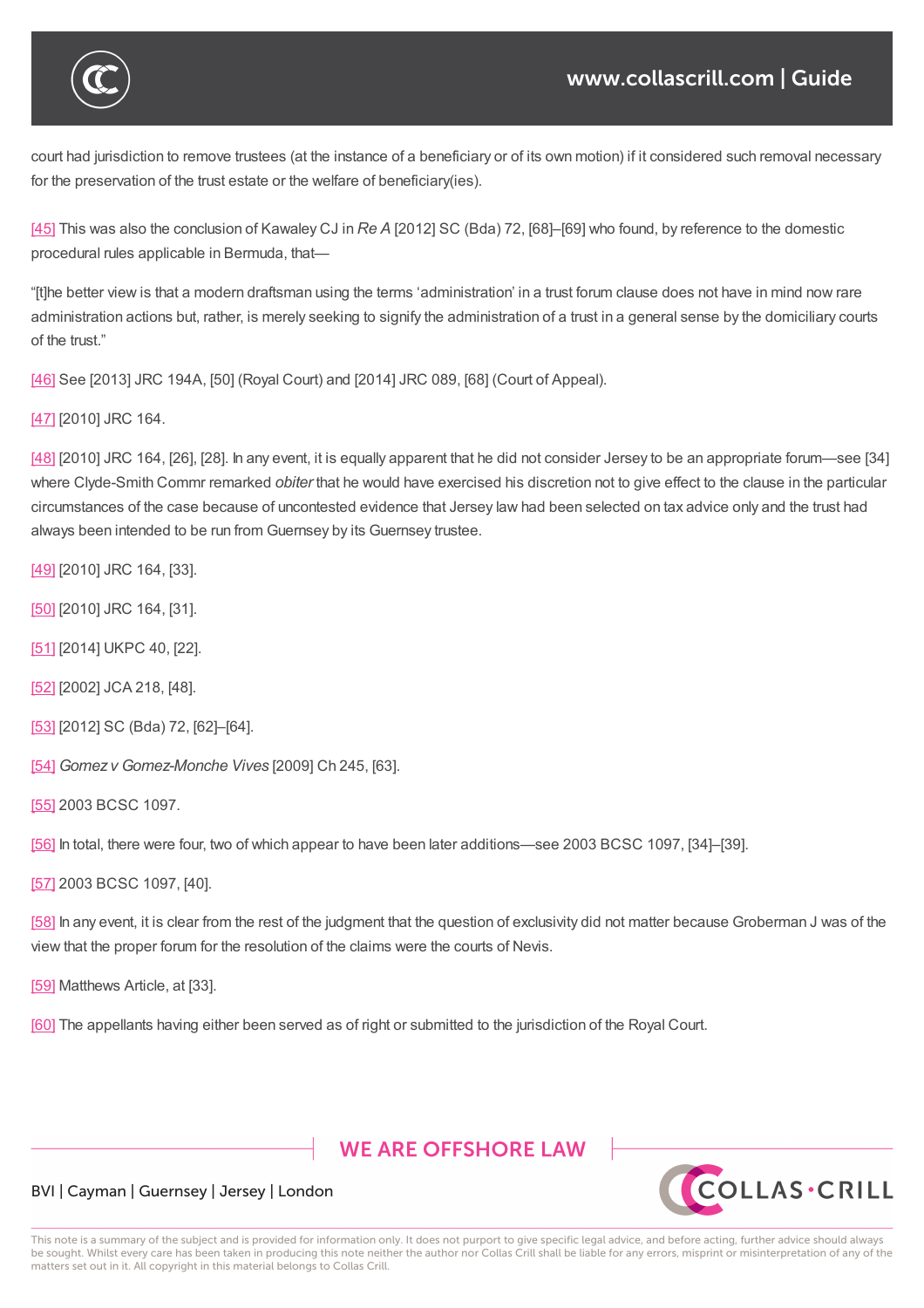

[61] [1987] AC 460.

[62] No reference was made to the decision of the Royal Court in *EMM Capricorn Trustees Ltd v Compass Trustees Ltd* 2001 JLR

[205](https://www.collascrill.com/knowledge-documents/guides/dr-trusts-on-tour-jurisdiction-clauses-in-trust-instruments/?altTemplate=pdfDocument#_ftnref61), [16] in which a similar point was made, nor were the like observations in the Matthews Article at [29]–[32].

[\[63\]](https://www.collascrill.com/knowledge-documents/guides/dr-trusts-on-tour-jurisdiction-clauses-in-trust-instruments/?altTemplate=pdfDocument#_ftnref62) No authority was cited for this proposition. The case of *Schmidt v Rosewood Trust Ltd* [2003] UKPC 26 was referred to, but that case is simply authority for the existence of such a jurisdiction, rather than as authority for its effect upon an exclusive jurisdiction clause in a trust instrument.

[\[64\]](https://www.collascrill.com/knowledge-documents/guides/dr-trusts-on-tour-jurisdiction-clauses-in-trust-instruments/?altTemplate=pdfDocument#_ftnref63) *West Tankers Inc v Ras Riunione Adriatica Di Sicurta SpA*[2005] EWHC 454 (Comm).

[65] *Glencore International AGv Metro Trading International Inc* [1999] 2 All ER (Comm) 899.

[\[66\]](https://www.collascrill.com/knowledge-documents/guides/dr-trusts-on-tour-jurisdiction-clauses-in-trust-instruments/?altTemplate=pdfDocument#_ftnref64) Hayton *The International Trust* (3rd ed), [1.297]. Cf. the Matthews Article at [32].

[\[67\]](https://www.collascrill.com/knowledge-documents/guides/dr-trusts-on-tour-jurisdiction-clauses-in-trust-instruments/?altTemplate=pdfDocument#_ftnref65) See, for example, *EMM Capricorn v Compass Trustees* 2001 JLR 205, at [16]–[18], *Koonmen v Bender* [2002] JCA 218, at [49], *[Gree](https://www.collascrill.com/knowledge-documents/guides/dr-trusts-on-tour-jurisdiction-clauses-in-trust-instruments/?altTemplate=pdfDocument#_ftnref66)n v Jernigan* 2003 BCSC 1097, at [48], and the Court of Appeal in *Crociani* [2014] JCA 089, at [114]–[115].

[\[68\]](https://www.collascrill.com/knowledge-documents/guides/dr-trusts-on-tour-jurisdiction-clauses-in-trust-instruments/?altTemplate=pdfDocument#_ftnref67) [2014] UKPC 40, [36].

[69] [2014] UKPC 40, [2014] JCA 089, 2013 (2) JLR 369.

[\[70\]](https://www.collascrill.com/knowledge-documents/guides/dr-trusts-on-tour-jurisdiction-clauses-in-trust-instruments/?altTemplate=pdfDocument#_ftnref68) Trusts (Jersey) Law 1984, art 35. Jersey cases on art 35 are rare—in *Re Goin Settlement* 25 October 2002, judgment 2002/204, [15]–[16], unreported, the Royal Court found that such a provision was not engaged on the facts of the case, but did not appear to [ques](https://www.collascrill.com/knowledge-documents/guides/dr-trusts-on-tour-jurisdiction-clauses-in-trust-instruments/?altTemplate=pdfDocument#_ftnref69)tion that it would have been effective.

[\[71\]](https://www.collascrill.com/knowledge-documents/guides/dr-trusts-on-tour-jurisdiction-clauses-in-trust-instruments/?altTemplate=pdfDocument#_ftnref70) A similar view was canvassed in Hayton *The International Trust* (3rd ed), [1.170].

[72] *Schmidt v Rosewood Trust Ltd* [2003] UKPC 26.

[\[73\]](https://www.collascrill.com/knowledge-documents/guides/dr-trusts-on-tour-jurisdiction-clauses-in-trust-instruments/?altTemplate=pdfDocument#_ftnref71) [2014] JCPC 40, [36].

[\[74\]](https://www.collascrill.com/knowledge-documents/guides/dr-trusts-on-tour-jurisdiction-clauses-in-trust-instruments/?altTemplate=pdfDocument#_ftnref72) See, for example, *Chellaram v Chellaram* [1985] Ch 409, 436.

[\[75\]](https://www.collascrill.com/knowledge-documents/guides/dr-trusts-on-tour-jurisdiction-clauses-in-trust-instruments/?altTemplate=pdfDocument#_ftnref73) Formulations have included, for example, "strong reasons" (*Donahue v Armco* [2002] 1 All ER 749, [45]); "overwhelming, or at least very strong reasons" (*Amtec International Ltd v Biosafety USA, Inc* [2006] EWHC 47, [7]); "strong cause" (*The Eleftheria* [1969] 2 [Al](https://www.collascrill.com/knowledge-documents/guides/dr-trusts-on-tour-jurisdiction-clauses-in-trust-instruments/?altTemplate=pdfDocument#_ftnref74)l ER 641, 645); and "very strong reasons" (*Mackender v Feldia AG*[1967] 2 QB 590, 604).

[\[76\]](https://www.collascrill.com/knowledge-documents/guides/dr-trusts-on-tour-jurisdiction-clauses-in-trust-instruments/?altTemplate=pdfDocument#_ftnref75) *Donahue v Armco* [2001] UKHL 64, [24].

[77] [2014] UKPC 40, at [41]–[45]. The reasons given were that (i) Jersey law applied to most of the impugned transactions, and Jersey courts can be expected to apply Jersey law more easily and consistently than the courts of Mauritius; (ii) because most of the [impu](https://www.collascrill.com/knowledge-documents/guides/dr-trusts-on-tour-jurisdiction-clauses-in-trust-instruments/?altTemplate=pdfDocument#_ftnref76)gned transactions took place when the Trust was administered by a Jersey institutional trustee, it was likely that most of the

# **WE ARE OFFSHORE LAW**



#### BVI | Cayman | Guernsey | Jersey | London